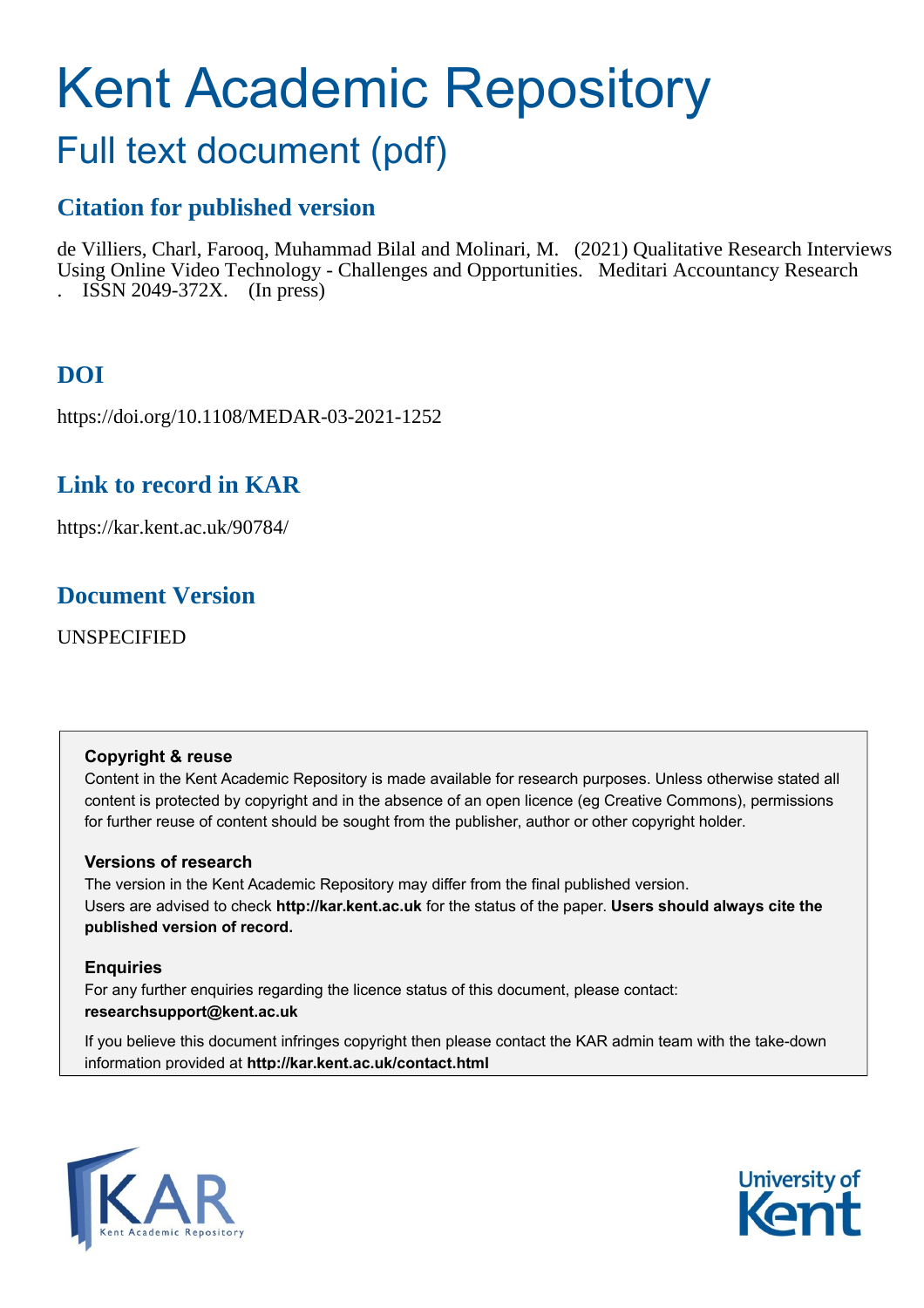# **Qualitative Research Interviews Using Online Video Technology - Challenges and Opportunities**

Charl DE VILLIERS, The University of Auckland, and University of Pretoria Muhammad Bilal FAROOQ, Auckland University of Technology Matteo MOLINARI, University of Siena, and LUISS University

**Please cite as:**

**De Villiers, C., Farooq, M.B. & Molinari, M. 2021. Qualitative Research Interviews Using Online Video Technology - Challenges and Opportunities,** *Meditari Accountancy Research***, forthcoming. https://doi.org/10.1108/MEDAR-03-2021-1252**

#### **Abstract**

**Purpose:** This study examines the methodological and method related challenges and opportunities arising from the use of video interviews in qualitative accounting research, focused on collecting contextual data and visual cues, enriching communication quality, and building and maintaining rapport with interviewees.

**Design/methodology/approach:** Prior literature and the authors' experiences using video technologies for research, including conducting interviews, inform this research. This study utilises a transactional conceptual refinement of information richness theory (IRT) and channel expansion theory (CET) to critically analyse the challenges and opportunities of using video technology to conduct qualitative research interviews.

Findings: The ability, need for and significance of collecting contextual data depend on the researchers' ontological and epistemological assumptions, and are therefore influenced by their research design choices. Video technology enables researchers to view research settings by video. In addition, while group/panel interviews have their advantages, it is often difficult to get everyone together in person, something video technology can potentially overcome. The feasibility and the quality of video interviews can be improved if both interview participants and reviewers are experienced with using video technology, as well as with judicious investment in good quality video technology and through testing and practice. We also discuss how rapport building with interviewees can be facilitated by overcoming video's sense of disconnect and enhancing interviewees' willingness to engage.

**Originality/value:** The study builds on the limited prior literature and considers the challenges and opportunities related to methodology and method when conducting video-based qualitative interviews in accounting research. Broadly, qualitative researchers will find the paper useful in considering the use of video interviews and in making research design choices appropriate for video interviews.

**Key words:** Video interviews; Research interviews; Qualitative research interviews; Zoom; Skype; WhatsApp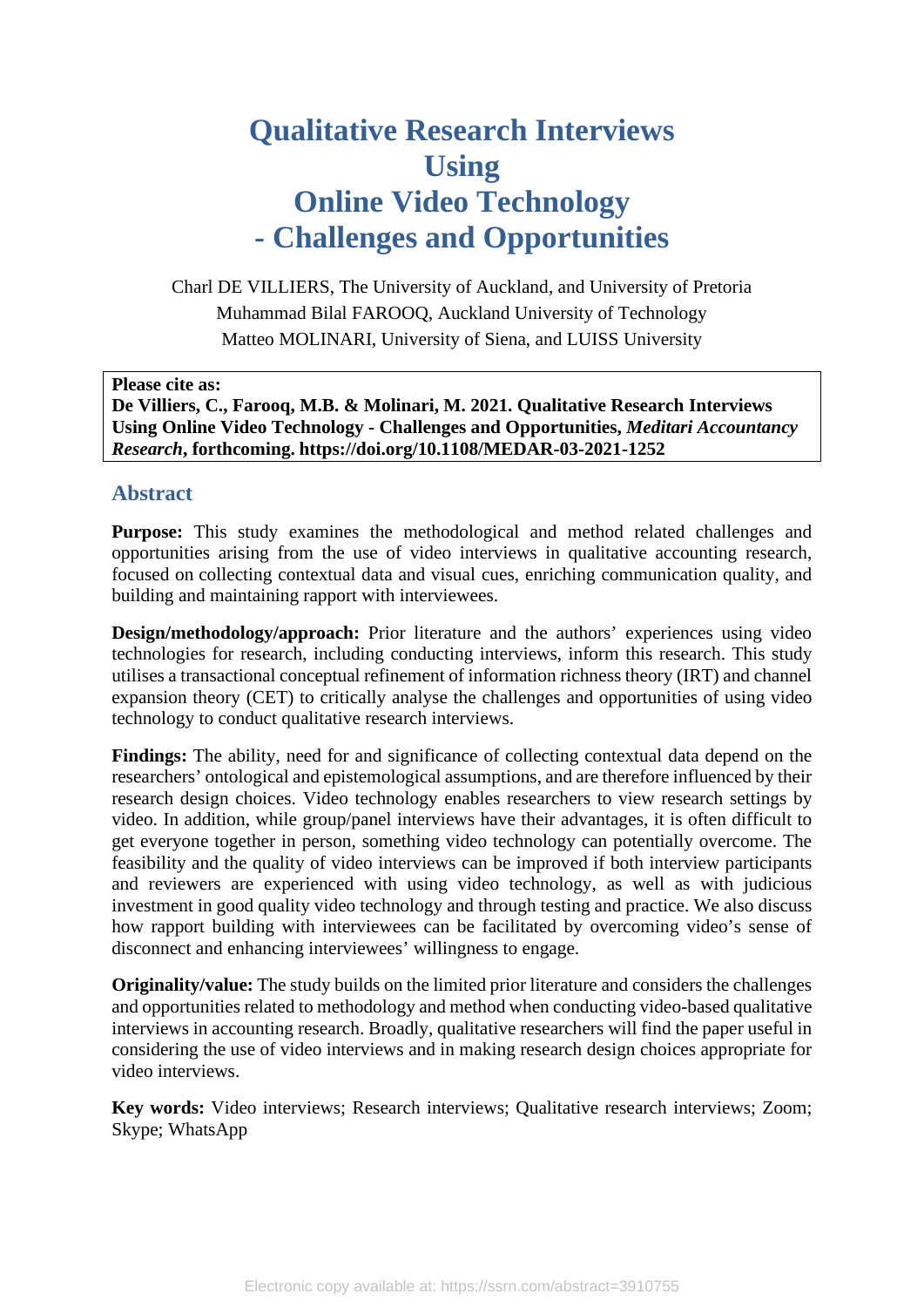#### **1 Introduction**

The way managers and researchers interact and communicate are changing (Ash, 2015; Baym, 2010; Kinsley, 2014; Parker, 2021). Video technologies are increasingly used for live communication (Miller and Sinanan, 2014) and for work (as well as personal) purposes. The Covid-19 pandemic has had a major impact in accelerating this trend (Parker, 2021). At the pandemic's initial peak, "well over 100 countries worldwide had instituted either a full or partial lockdown by the end of March 2020, affecting billions of people" (BBC News, 2020). Academics and practitioners had to quickly enhance their familiarity with video technologies, such as Zoom and MS Teams, to perform their work. Universities had already reduced budgets and travel allowances for researchers, but Covid-19 saw the introduction of much harsher measures. Consequently, it is likely that more and more video-based research will be conducted in future, including video interviews. In this paper we use the term video interviews to refer to qualitative research interviews (i.e. semi-structured and unstructured in-depth interviews) conducted using online video communication technologies, including hardware (such as computers and smart phones) and software (such as Skype, Zoom, and WhatsApp), which allow the interviewer and interviewee to see (video) and talk (audio) to each other in real-time, i.e. live. [1](#page--1-0)

Traditionalists favour face-to-face research interviews (Parker, 2014) for three main reasons, namely that it allows researchers to build and maintain rapport with interviewees (Fontana and Frey, 1998); the visual cues allow for improved communication (Fielding and Thomas, 2008); and the researcher is able to visually assess the participant's work environment (D'Urso and Rains, 2008), thereby allowing for the collection of contextual data (Farooq and De Villiers, 2017). Consequently, there remains a dearth of literature on how video technologies can be used to conduct qualitative research interviews (Tucker and Parker, 2019). The limited literature in this area includes works by Adams-Hutcheson and Longhurst (2017) on the emotional side of Skype interviews, Seitz (2015) on the technical issues of using Skype, Chen and Hinton (1999) on conducting interviews using real-time messaging, Madge (2007) on ethical issues with online research, and Tucker and Parker (2019) on researchers' perceptions of different interview modes. However, apart from Tucker and Parker (2019), these studies mostly address research that examine personal and emotive, rather than work-related matters which are typically explored by accounting researchers. Second, these studies provide a broad overview of a range of online interview methods and thus do not focus on synchronous video interviews. Particularly, Tucker and Parker (2019) rely on the opinions qualitative researchers expressed in early 2014, the majority of whom (18 out of 23) had no experience using video interviews. However, they focus major attention on why their interviewees avoid using alternative interview modes, and they do not delve into the ways research questions can be modified to accommodate the use of video technology or any new opportunities it offers to researchers in the current environment where the work settings we investigate may themselves be online. Finally, these studies do not examine methodological issues related to video interviews.

Methodology relates to the research philosophy (Creswell, 2014) or paradigm (Burell and Morgan, 1979; Chua, 1986; Denzin and Lincoln, 2013) that underlies the study. Accounting research in the interpretive paradigm often uses interviews as a data source, because of the assumption that phenomena are driven by the way social actors interpret their experiences (e.g.

<sup>&</sup>lt;sup>1</sup> Note that we are not interested in automated, virtual interviewers, which Pickard et al. (2020) find can "perform well in interviews that are relatively structured, have closed-ended questions, and do not require significant followup or probing questions".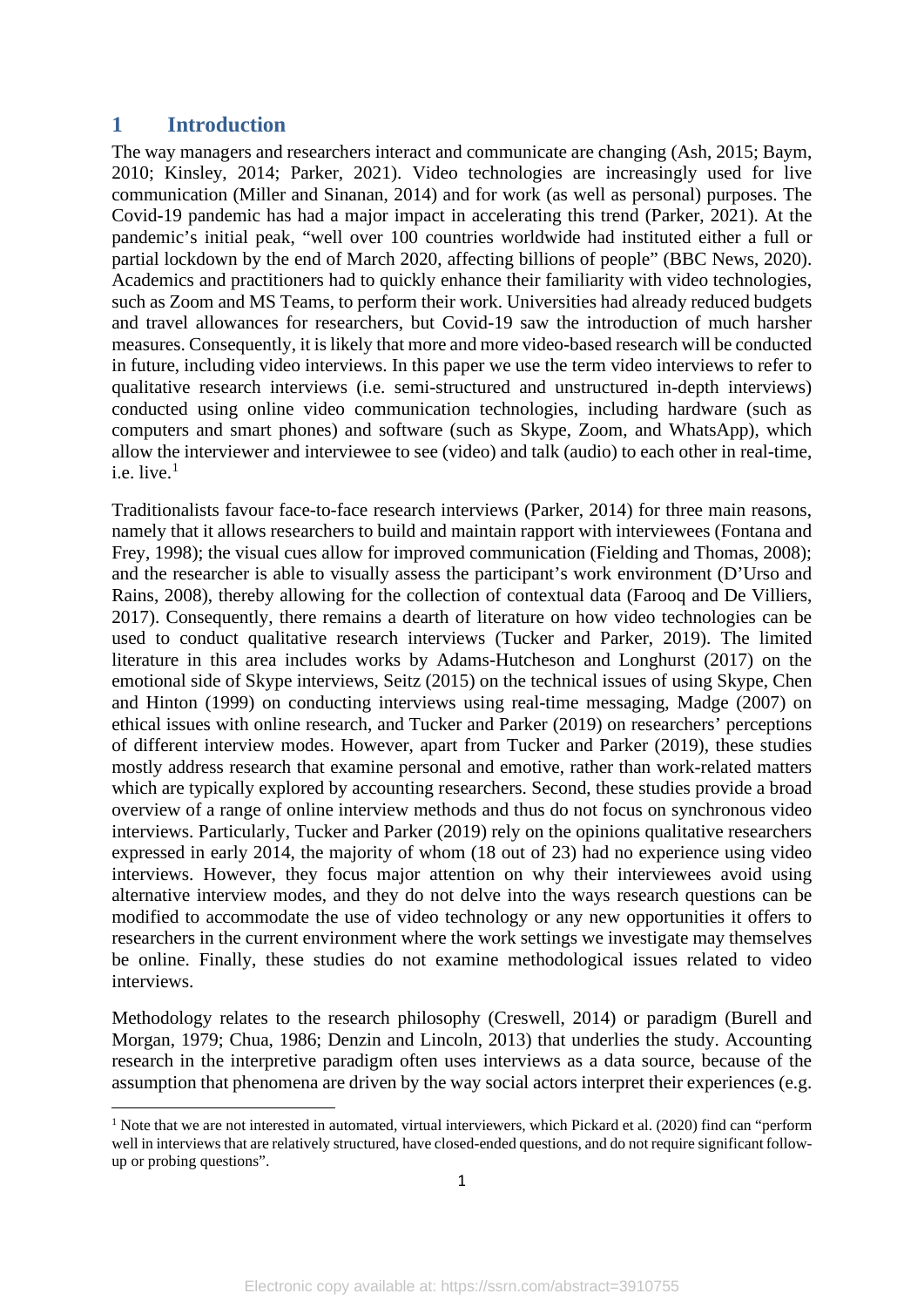how they view and act upon accounting information) and in-depth interviews are an ideal method to gather such information (De Villiers et al., 2019). Interpretive researchers consider collecting contextual data as important, because they are interested in the unique characteristics of the case. By contrast, quantitative research tends to follow the positivist paradigm, focused on determining the average effect throughout a population (Merriam and Tisdell, 2015). Research methods refer to the detailed tools and techniques used to collect and analyse data (Denzin and Lincoln, 2000; Creswell, 2014).

Therefore, the aim of this study is to examine the methodological and method related challenges and opportunities arising from the use of video interviews, focusing on the three main reasons put forward to justify the need for face-to-face interviews, namely collecting contextual data and visual cues, enriching communication quality, and building and maintaining rapport with interviewees.

Information richness theory (IRT) and channel expansion theory (CET) frame the potential implications of various communication tools in the acquisition of qualitative research evidence (Tucker and Parker, 2019). However, IRT and CET do not, in themselves, provide in-depth understandings of the complex communication dynamics. For instance, video technology offers the possibility of extending traditional talk and text-based research methods and has the potential to reanimate sociological description and attention (Back, 2010). We regard the transactional communication model as more suitable for synchronous communication, such as during video communications. Thus, this study is informed by a transactional conceptual refinement of IRT and CET to examine the challenges and opportunities presented by the use of video technology for qualitative research interviews, relating to data collection, visual cues and communication quality and finally managing interviewee rapport.

This study is informed by the literature, as well as the authors' collective experience of using video technologies in research and for work purposes. In research the authors have experience conducting qualitative video, telephone, and face-to-face interviews in multiple accounting research projects<sup>[2](#page--1-1)</sup>, which examine organisation-level phenomena (interviews conducted in 1998, 2014, 2019-2020), as well as macro-level phenomena including developments in the accounting profession and at a country-level (in 2010, 2011 and 2016-2018). In terms of other academic work, the authors draw on their experience of using video technologies to communicate and interact for research and teaching purposes, attending meetings, and running online academic seminars and conferences. This experiential data is synthesized with the extant academic and non-academic literature to address the research objectives.

The findings from this study build on the limited prior literature on the use of video technologies in qualitative research. This study progresses previous research on the duality of communication practices in terms of IRT and CET (Tucker and Parker, 2019) through the development of a refined transactional communication framework, enhancing our understanding of the dynamics embedded in video interviews. In addition, the insights from this study will be useful to qualitative researchers in considering the use of video interviews and the choices they may have to make in their research design. This paper is timely, given that pandemics (e.g. the coronavirus pandemic), environmental disasters (e.g. the Australian bush fires), and wars and civil unrest (e.g. 2020 US racial equality protests), have made travel (domestic and international) increasingly costly, time consuming and dangerous, and in some

<sup>&</sup>lt;sup>2</sup> The authors have conducted interviews and co-authored articles involving more than 200 qualitative interviews over a 25-year period, with many of these not being face-to-face, but relying on technology.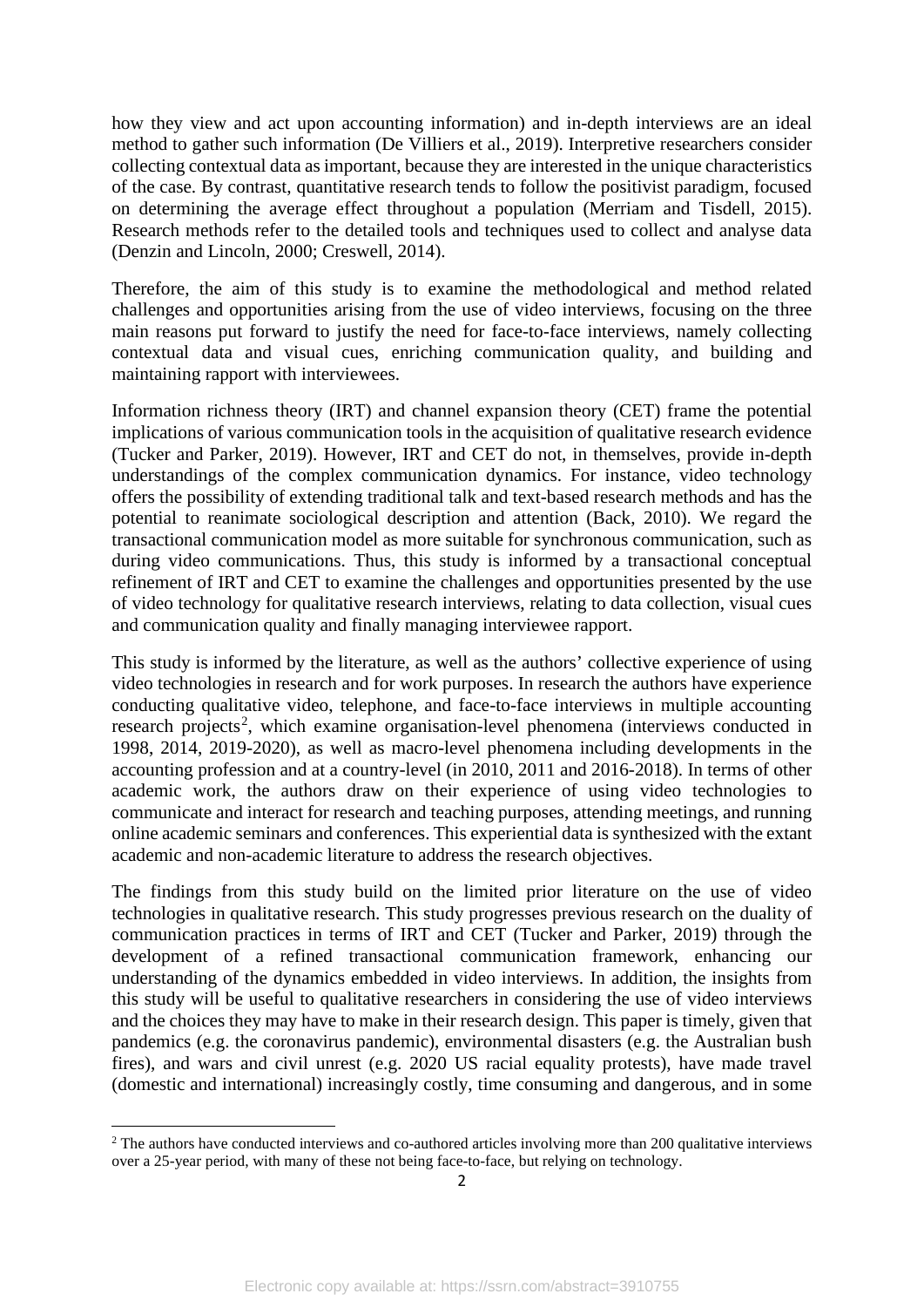cases impossible. Simultaneously, both interviewees and researchers across the world increasingly have access to affordable high-speed internet, smart phones, personal computers, and free user-friendly video-based communication software (e.g. Skype, WhatsApp, Zoom, etc.).

The remainder of this paper is structured as follows. Section 2 develops the theoretical lens, section 3 provides the findings, while section 4 expands the discussion, before section 5 concludes.

#### **2 Theoretical background**

Information richness theory (IRT) and channel expansion theory (CET) frame the potential implications of various communication tools in the acquisition of qualitative research evidence (Daft and Lengel, 1990; Trevino et al., 1990; Tucker and Parker, 2019).

IRT is predicated on the premise that although information is obtained through communication channels, and these channels differ in the richness of information they can convey. The richness of a medium is a function of four factors: 'capacity for immediate feedback, the diversity of cues, personalization, and language variety' (Daft and Lengel, 1986, p. 560). Specifically, messages should be communicated on channels with appropriate media richness potential. Information communicated on unsuitable channels may be misunderstood by audience or may be otherwise ineffective (Trevino et al., 1990). Therefore, IRT advises that "different communication channels by which interviews may be conducted possess a greater or lesser propensity to address research questions of varying complexity, depending on the richness or 'information-carrying capacity' of the channel of communication that is used" (Tucker and Parker, 2019, p. 1492).

According to CET, in addition to the inherent characteristics of communication channels, media richness perceptions are also strongly influenced by prior experience with the channel (Carlson and Zmud, 1999). Specifically, four forms of experience in particular are instrumental in shaping the perceptions of media richness: experience with the channel, experience with the topic under discussion, experience with the communication context and experience with other communication participants (D'Urso and Rains, 2008). CET suggests that "individuals develop associated knowledge bases that may be used to more effectively encode and decode rich messages conveyed within any given channel" (Tucker and Parker, 2019, p. 1493). Consequently, experiential factors may unveil peculiarities in richness insights beyond those provided by IRT (Ngwenyama and Lee, 1997). Communication richness is given by both intrinsic properties of the communication tool, and the social, experience-based constructions of communication channels through a type of cybernetic feedback loop (Cornelissen and Durand, 2014). CET posits a learning mechanism of behaving, and augments IRT by emphasising the key relevance of experience in defining conceptions of media richness, expanding IRT (Tucker and Parker, 2019; van den Hooff et al., 2005).

However, IRT and CET do not, in themselves, provide in-depth understandings on the complex communication dynamics. For instance, video offers the possibility of extending traditional talk and text-based research methods and has the potential to reanimate sociological description and attention (Back, 2010). Thus, this study is informed by a transactional conceptual refinement of IRT and CET (Barlund, 1962). In particular, according to the theoretical framework developed (see Figure 1), communicators – interviewer(s) and interviewee(s) - use *video* communication channels to simultaneously send and receive both verbal and non-verbal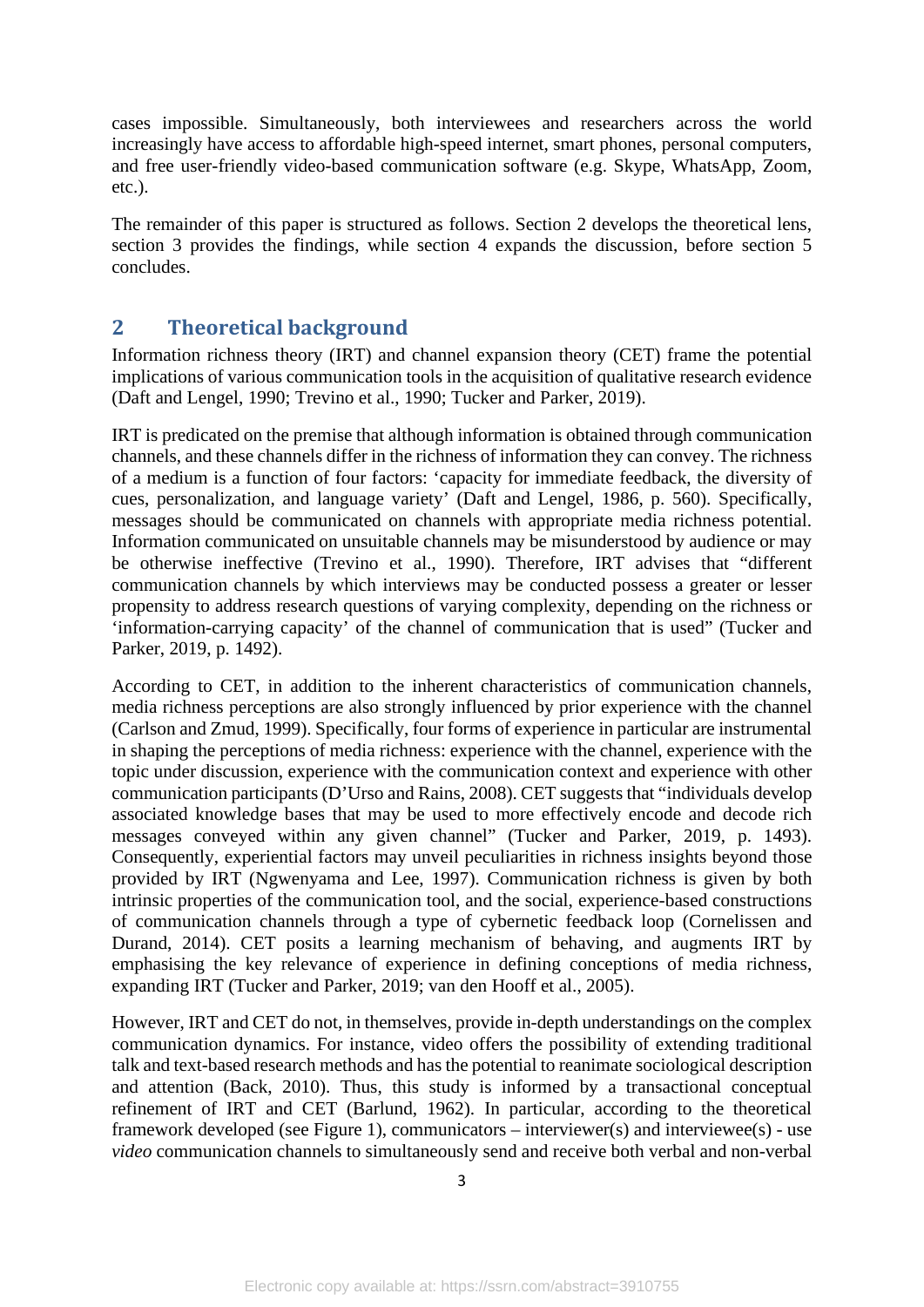messages. These *video* communication channels differ in their ability to carry 'rich' information. The richness of a medium is a function of four factors: 'capacity for immediate feedback, the diversity of cues, personalization, and language variety' (Daft and Lengel, 1986, p. 560). These four factors are inherently embedded within the communicators' approach, and in turn shape *video* communication channels. Moreover, experience with the channel, experience with the topic under discussion, experience with the communication context and experience with other communication participants strongly affect communication channels' perceptions. In line with Barlund's transactional model, communication is a process in which communicators co-create their reality and this occurs within social, relational, and cultural contexts. The social context comprises of societal norms. The relational context refers to the interpersonal history (someone you just met versus someone you know for a long time) and type of relationship (e.g. managers and subordinate) existing between participants. The cultural context constitutes factors such as age, race, gender, religion, class, ethnicity, nationality etc. Therefore, the transaction communication model is more suitable for synchronous communication as occurring video communication. Particularly, video interviews also have the potential to stimulate a further connection between researcher and interview participant.

#### *Figure 1:* **Theoretical framework of this study**



Source: Authors' own elaboration from Barlund (1962), Carlson and Zmud (1999), Daft and Lengel (1986, 1990), and Tucker and Parker (2019).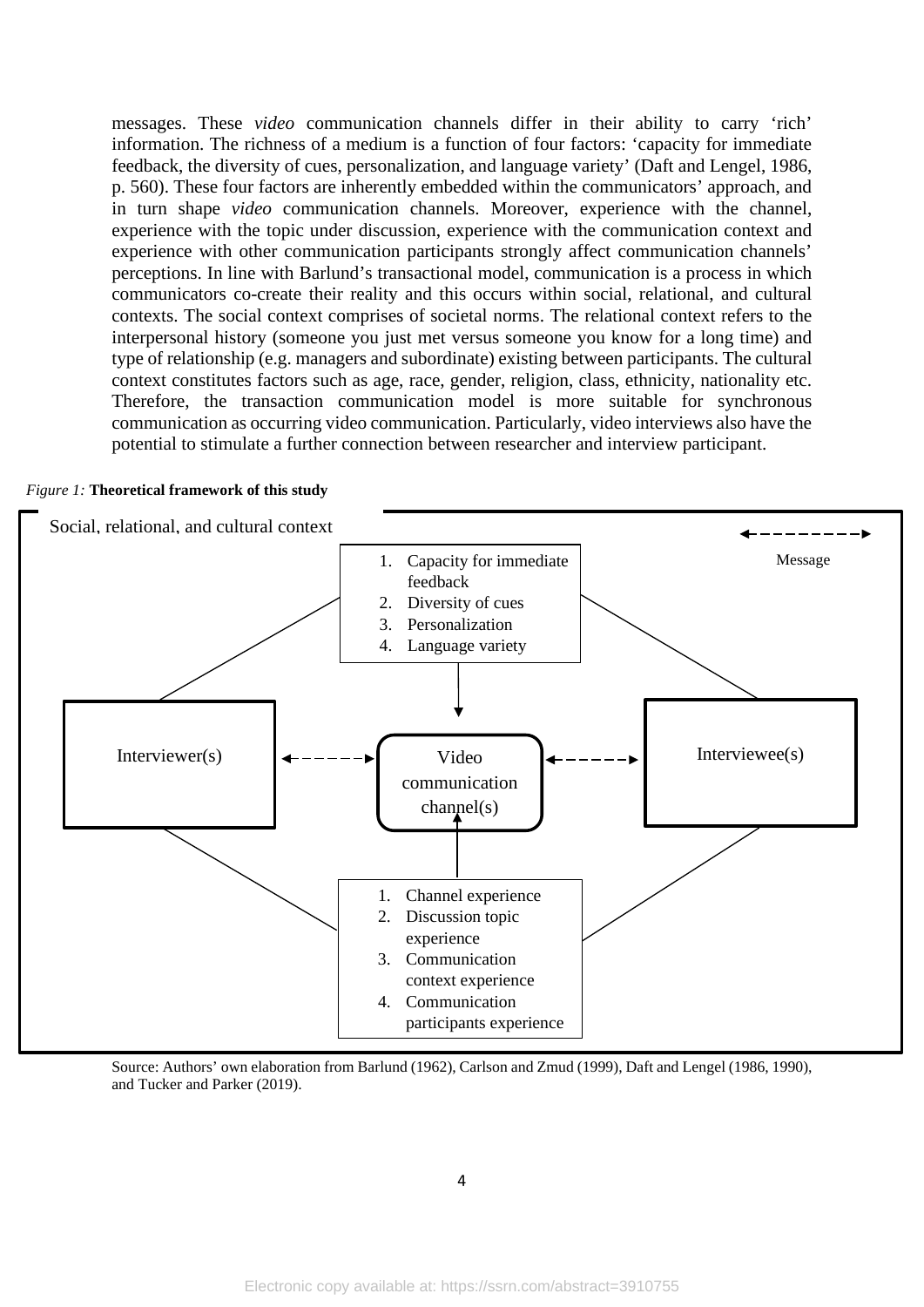#### **3 Findings**

This section presents the findings arising from the study, and it is structured into four subsections, corresponding to key components of the transaction communication framework in Figure 1. These include the communicators, the channel of communication, the message, and the context. The inherent characteristics of video communication channels (IRT) and user experience specifics (CET) are used in the analysis presented in this section.

#### **3.1 Communicators - Interviewer(s) and Interviewee(s)**

It is important for both the interviewer and interviewee to be experienced and confident with video communication technologies, because interviews typically involve conversations of a long duration where complex topics are discussed in-depth (Farooq and De Villiers, 2017). Experience with the video communication channel affects the way it is used (D'Urso and Rains, 2008; Tucker and Parker, 2019). Experience for both researchers (interviewers) and managers (interviewees) is building. Consider that in 2019, more than 4 billion people around the world used the internet (Statista, 2020a). The use of mobile devices has generated around 50 percent of global website traffic since 2017 (Statista, 2020b). While global statistics bode well for video interviews, interviewees' own situations may differ. For example, internet usage rates in Afghanistan were 14%, Albania 72%, Andorra 92%, Angola 14%, and Australia 87% in 2017 (World Bank, 2020). Further, internet access rates within a country vary with higher income groups based in urban areas enjoying greater internet access than lower income groups and individuals based in rural areas. In addition, internet usage is more common in younger, higher educated, English speaking adults (Pew Research Centre, 2015). Consequently, these issues are less likely to create problems for accounting and management researchers who target managers for their research. While younger, tech savvy individuals may be more experienced and thus more comfortable in a video interview, it is also important to keep in mind that some individuals naturally possess exceptional communication skills (Adams-Hutcheson and Longhurst, 2017). For such good communicators, the mode of communication may be less important, as they excel in all communication mediums. For instance, *rehearsability* is less important for individuals who have common experiences or with natural communication skills as they can communicate using familiar protocols or personal approaches (Dennis et al., 2008). Furthermore, exceptional communicators are able to convey and observe multiple cues, such as body language, facial expressions, or tone of voice; provide the capacity for the use of natural language to convey subtleties and nuances (Dennis and Kinney, 1998). It is worth noting that variations in internet speed/quality have implications for the performance of different application software, with some software performing better than others, and affecting in turn the capacity for immediate feedback during video communications (Daft and Lengel, 1986).

For example, in one of our recent accounting research projects, the average interview time was 1.5 hours. The project involved 25 semi-structured interviews with the interviewer based in a developed country and the participants located in a developing country. Of these 25 interviews, 18 were undertaken using audio communication technologies (average duration 92 minutes) and 7 were undertaken using video communication technologies (average duration 88 minutes), i.e. a difference of 4 minutes. The preference for audio communication was primarily driven by their lack of access to a high-speed internet connection. However, where the internet connection supports a video call, interviewees prefer this communication mode. Further, we have found that some participants are more confident speakers than others, i.e. the interview mode is unlikely to affect the duration of the conversation or the number of words spoken. For example, in the above research project interviews conducted using audio communication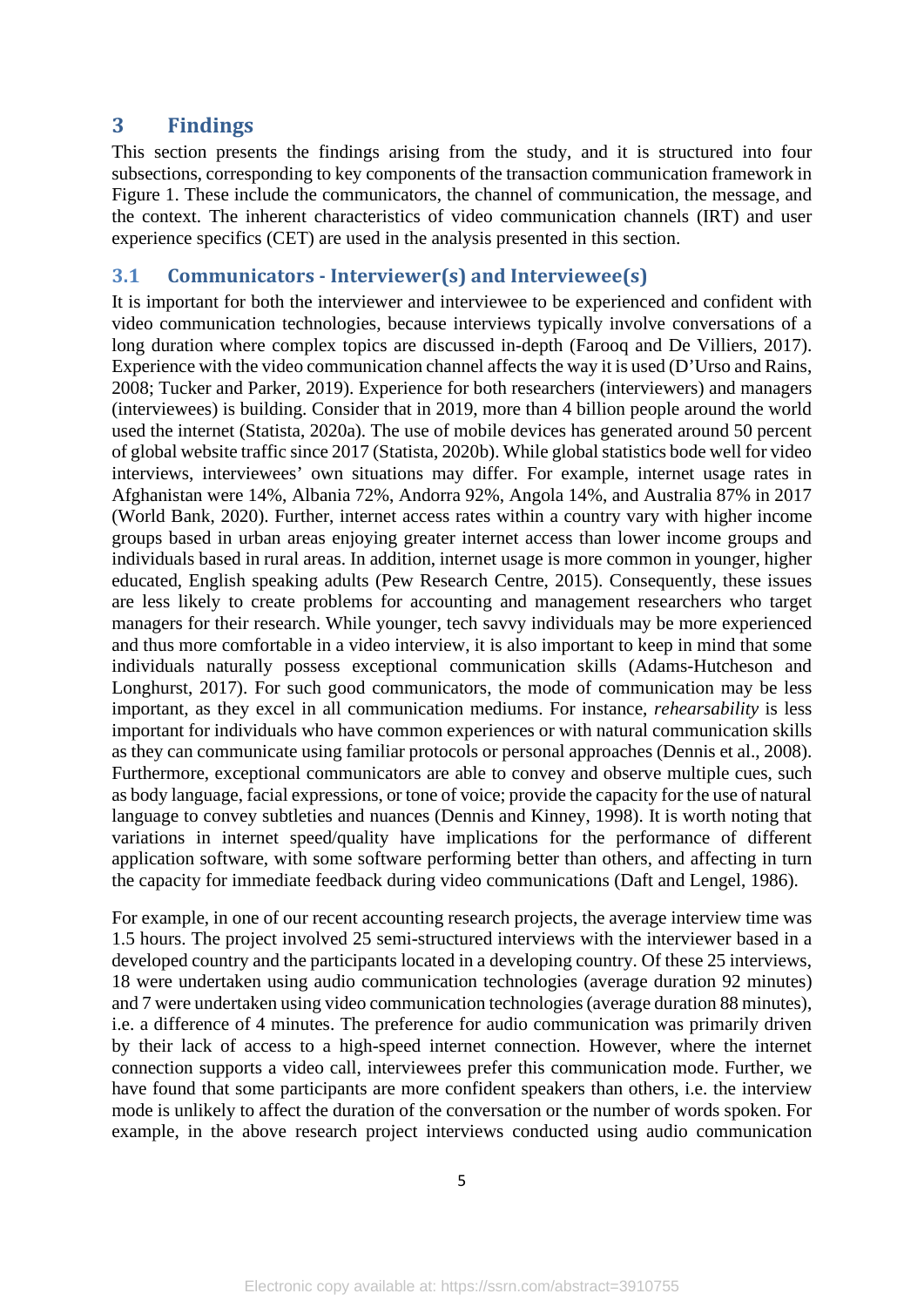technologies yielded 11,267 words and with video communication technologies the transcripts comprised of 10,847 words.

#### **3.2 Video communication channel(s)**

The ability to see facial expressions and body language help researchers to better understand interviewees, and the inherent characteristics of video communication channels influence this ability (Daft and Lengel, 1986; Kvale and Brinkmann, 2008). This section provides a critical analysis of the elements required for video technology to enable this.

Video interviews can lead to substantial cost savings on travel and accommodation. This is particularly true when interview participants are geographically dispersed (Trier-Bieniek, 2012). Krouwel *et al*. (2019, p. 1) compare the quantity and quality of data generated, finding that face-to-face interviews were only "marginally superior to video calls in that interviewees said more, although this was on a similar range of topics. However, the difference is sufficiently modest that time and budget constraints may justify the use of some video call interviews within a qualitative research study".

However, good quality video technology may also involve additional cost. The cost of video interviews includes the cost of hardware, software, and the internet connection. Both interviewer and interviewee need access to a computer (desktop computer, laptop, or tablet) or smartphone with a camera, which can support a video call. This can be assessed by visiting the websites of application software (e.g. Skype, Zoom, WhatsApp, or MS Teams) which detail the hardware requirements, or by testing the equipment. Smartphones require a front facing camera and full video functionality to ensure facial expressions and body language can be observed. Therefore, researchers may consider informing the interviewee that it is important to be able to see each other to grasp the diversity of cues, personalization, and language variety (Daft and Lengel, 1986).

In terms of software, researchers have access to a range of free applications programmes with popularity varying depending on geographic location (Deakin and Wakefield, 2014). Different software offers similar features and are relatively user-friendly. However, some interviewees may be more familiar with particular types of software, and researchers may consider using the interviewee's preferred software. Therefore, experience with video communication channels is crucial to obtain richer data (Carlson and Zmud, 1999).

A reliable high-speed internet connection and enough data to support long duration video calls may require separate research funding<sup>[3](#page--1-2)</sup>. While researchers may have budgeted for this, interviewees may not have access to a high-speed internet connection and/or sufficient data to support a long video call, and guarantee a proper transmission velocity (Dennis et al., 2008). Researchers will also have to consider whether interviewees are willing to use their personal internet data for the interview. One solution is to offer interviewees financial compensation, while of course following ethics requirements.

To avoid video interviews being disrupted by technical issues, consideration should be given to testing the hardware (including computer, headsets, mic, and camera) and software before the interview. Video calls tend to drain batteries relatively quickly, which can be avoided with

<sup>&</sup>lt;sup>3</sup> Access to cheap high-speed internet remains a challenge for researchers/interviewers (and interviewees) based in developing countries where internet connections are weaker. In such situations the researcher may have to invest in a better (and costly) internet connection. However, this is less likely to be a challenge where high-speed unlimited access internet connections are cheaply available.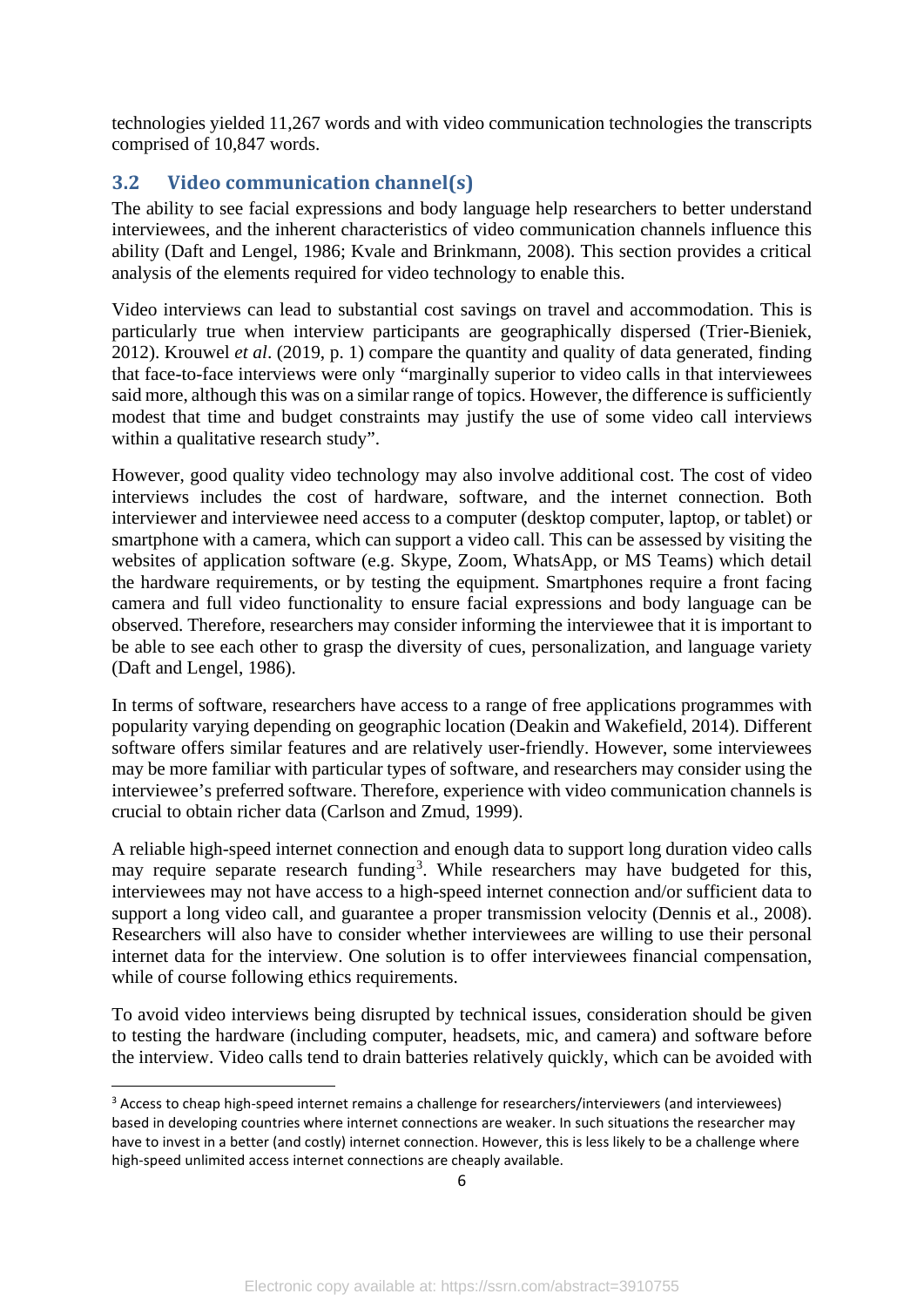a plugged-in approach. A test of the recording function avoids the possibility that an unrecorded interview may compromise the study. If the video software does not include a record option, a separate audio recorder may be used to ensure reprocessability (Dennis et al., 2008). The recorder and its battery life will also need testing (Hanna, 2012).

The impact of any language barriers between interviewer and interviewee can be reduced by relying on body language and facial cues (Daft and Lengel, 1986). Within the context of video communication channels, the positioning of the camera, for instance, can facilitate capacity for immediate feedback, because the researcher is clearly visible to the interviewee and the camera does not introduce distracting effects, such as the up-the-nose or the top-of-the-head view. The use of a large high-resolution screen/monitor with a clear picture facilitates the reading of interviewees' body language and facial cues. According to Chapple (1999), a comfortable and noise free environment is conducive to an effective interview, therefore researcher may consider switching off phones and placing "do not disturb" signs on the door before commencing interviews. Extraneous noises can be distracting and can reduce the quality of the recording, making transcription challenging and threating reprocessability (Dennis et al., 2008; Kazmer and Xie, 2008). However, noise has always been an issue for interviews, e.g. face-toface interviews in a noisy café, factory, or office environment (Farooq and De Villiers, 2017).

Experience with a communication channel allows the transmission of more informational cues (Tucker and Parker, 2019). For instance, working from home may affect the interviewer's ability to maintain a professional approach, due to distractions, such personal items visible in the interviewer's background; and family, friends, or pets moving around, or making a noise in the room. Virtual backgrounds are one way of dealing with a distracting background and fostering a relaxed atmosphere, however these backgrounds can themselves create distracting false images and can sometimes obscure hand gestures and body language. The use of a headset can help reduce distracting noises. Whenever a distraction occurs, honesty may be a good way to put interviewees at ease and build rapport, and interviewers may consider apologising and just admitting that they are (also) based at home.

Madge (2007) suggests that interviewees be provided with an easy way to withdraw from an interview, noting that internet disruption may be misconstrued as a withdrawal. To address this, the participant information sheet could explain how interviewees can withdraw from the interview, as well as how to deal with internet failure or disconnection, e.g. to email an explanation and decision regarding continuing with the interview once the connection is restored. Alternatively, the researcher can call or email to confirm whether the participant exiting the interview was due to a connection problem or because they wish to withdraw from the interview. Communication with participants is crucial to assess whether the lack of response from the interviewee could indicate a wish to withdraw (D'Urso and Rains, 2008).

In our experience we have found that using video communication technologies allows the interviewer to deploy body language (facial expressions and hand movements) to develop greater rapport with interviewees. When interviewing individuals based in different time zones, we, as interviewers, were likely to be at home during the interview. We found it best to occupy an empty room and request family members not to disturb us. As interviewers, we often start by informing the interviewee of the local time, the fact that s/he are at home, and having a laugh about the situation, including the time difference. The same message could also be communicated to the interviewee when scheduling the interview. With interviewees knowing we were at home, we did not use virtual backgrounds, which allowed the free use of body language (particularly hand gestures). Usually, we leave our laptops plugged into the power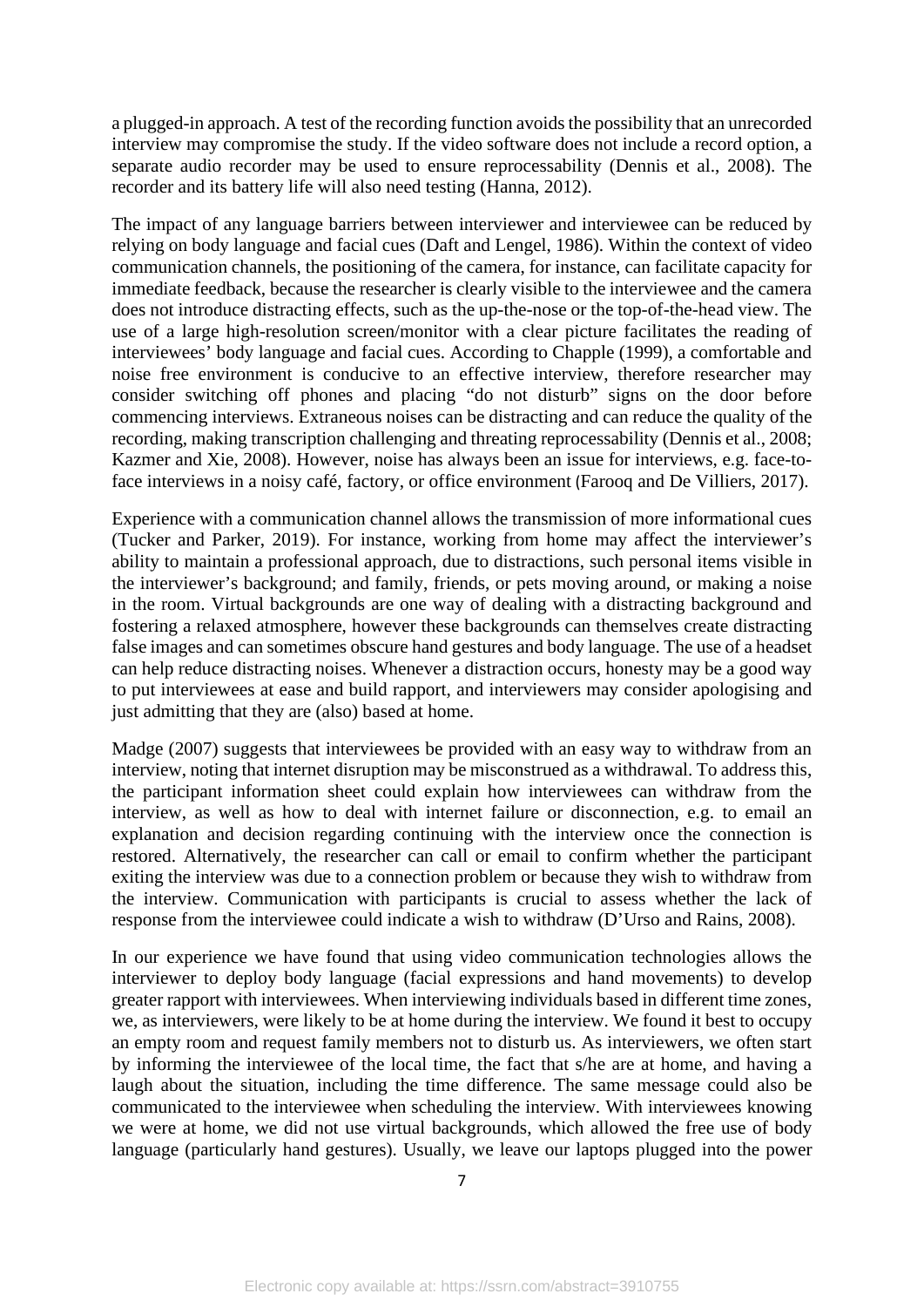source to avoid distractions should the battery run flat. During interviews, we always keep a glass of water at hand, and invite interviewees to do the same. Interviewees could also be invited to enjoy a cup of tea or coffee during the interview to ensure they feel relaxed. While organisational managers usually have the confidence to do so without being invited, when being interviewed by someone from a different cultural background, they may be hesitant, not wanting to offend the interviewer. We found WhatsApp to be a convenient platform, as it is widely available on smartphones. However, a potential drawback is when interviewees elect to talk during their daily commute, in which case they may opt out of a video call, because of poor internet speed and low data availability.

#### **3.3 Message**

Researchers whose ability to conduct face-to-face interviews are compromised may also consider exploring research questions that are less reliant on contextual data. For example, trying to answer a research question that relates to a particular accounting practice at a broader field (meso) and societal (macro) level, than at the individual case site level, may alleviate the need for this kind of context. We identify four types of research questions that can be pursued by video interview when a larger number of participants based in different organisations and settings are targeted.

First, if the research question relates to the way an accounting technique is implemented or regarded at the field level, the researcher may be able to gain such insights by interviewing managers who occupy the same position in different organisations, in which case the context will relate to, e.g. the level of experience of the individual or organisation with the phenomenon under investigation, rather than contextual factors relating to, e.g. interpersonal relationships that drive causality in a specific case study site. Therefore, interviewers' experience with the topic under discussion enables the encoding of messages with richer meanings for other communication partners. In addition, context experience allows interviewers to advance appropriate research questions and investigate responses.

Second, at an organisational (micro) level, video interviews can also assist in answering research questions that relate to different ways of implementing an accounting technology dependent on the contingencies of the organisation or individuals involved. An example is Farooq and De Villiers (2019b) who interview sustainability reporting managers in different organisations to understand how the practice of sustainability reporting is being embedded and routinized at an organisational level, finding different solutions depending on the maturity level of the organisation in terms of dealing with sustainability reporting.

Third, according to Parker and Northcott (2016), qualitative research has the potential to offer generalisable (theoretical and naturalistic) results. Although we acknowledge that Parker and Northcott (2016) did not exactly have this in mind, we argue that conducting a set of interviews with individuals based in different organisations, enhances the ability to claim generalisability and reproducibility of results (Dennis et al., 2008).

In essence, as an alternative to focusing on closely related/compact/dense/homogenous social actors (i.e. individuals and organisations), qualitative researchers may consider research projects involving diverse/heterogeneous and geographically more disparate interviewees, benefiting from their experience with the topic under discussion, communication context and other communication participants (D'Urso and Rains, 2008). Consequently, experiential factors rationalise divergences in richness perceptions (Tucker and Parker, 2019). Such approaches are true to interpretive epistemology where researchers are particularly interested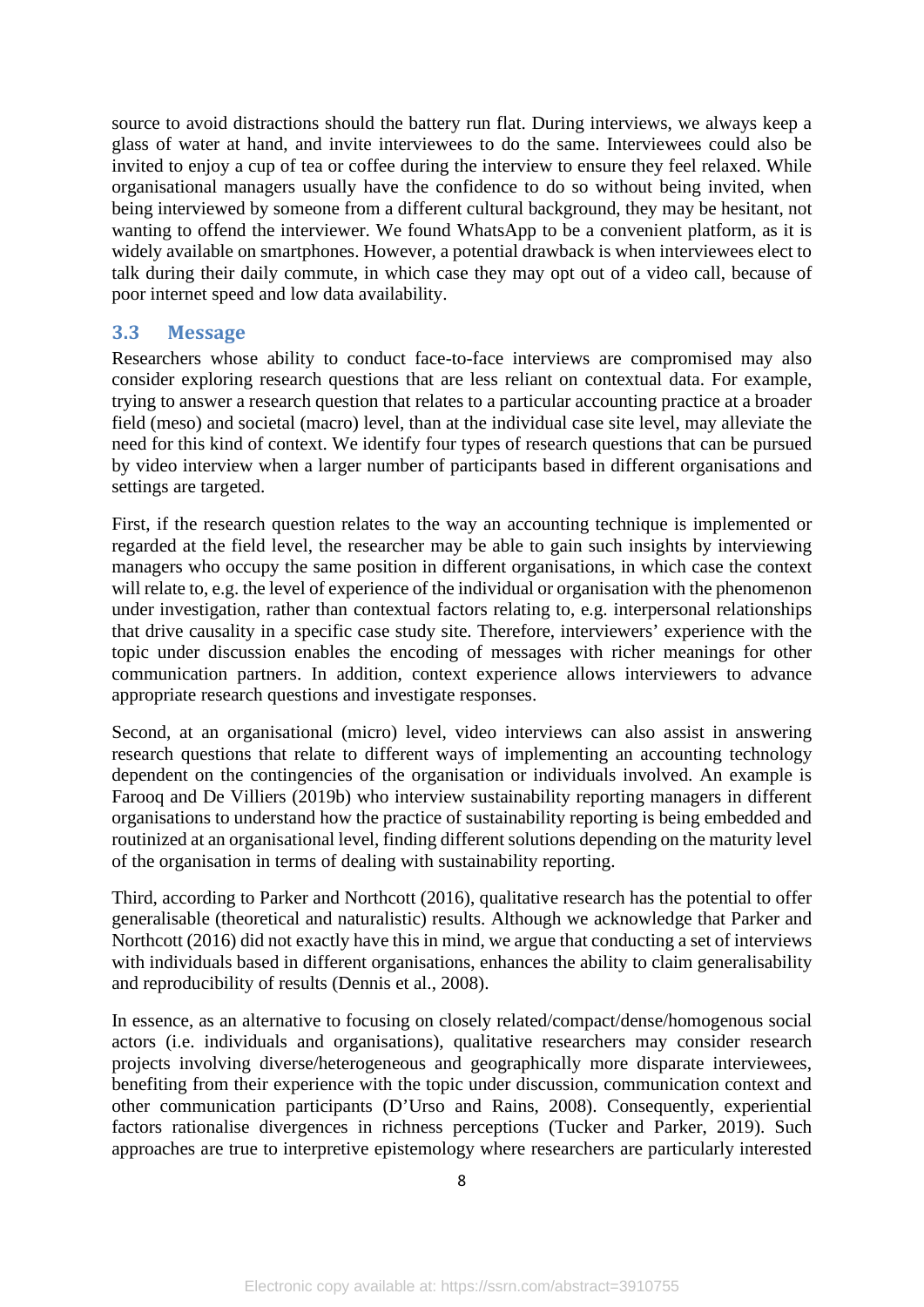in how context influence the social construction of, e.g. accounting technologies (Denzin and Lincoln, 2013). However, researchers are encouraged to learn about the culture of their participants before conducting video interviews, as different cultures may have different expectations about how interviews should be conducted.

#### **3.4 Context**

Collecting contextual data is an important argument in favour of face-to-face interviews (Gillham, 2005; Miles et al., 2014). This section provides a critical analysis of the elements that influence the need for contextual data and the ability of video technology to facilitate its collection.

Researchers embedded in the interpretive paradigm view the world as socially constructed (Denzin and Lincoln, 2013). Interpretive researchers are generally interested in the particular context of the case study to inform their understanding of participants' social constructions that cause them to be influenced by, or to use, accounting technologies in particular ways (De Villiers et al., 2019). The unique context often explains the successes/failures evident in the case. This focus on context explains the preference for face-to-face interviews, providing the opportunity to observe participants' world at first-hand (Farooq and De Villiers, 2017). However, contextual data can also be collected indirectly by questioning participants who have experienced the phenomena (Bryman, 2012), or by requesting interview participants to use their camera to provide a tour of the interviewee's (work or living) environment, thereby allowing virtual direct observation<sup>[4](#page--1-2)</sup>. Accordingly, communication context experience and communication participants experience allow interviewers to formulate suitable research questions and investigate unexplored domains (D'Urso and Rains, 2008). Researchers can ask the interviewee and his/her colleagues' questions during a video tour and ask the interviewee to focus on specific areas of interest. The video tour can be recorded, supporting reflexivity, ensuring reprocessability and allowing researchers to compile field notes afterwards (Dennis et al., 2008).

For the increasing number of managers (potential interviewees) who now work from home, their 'normal' office is at home. As a result, site-specific data is no longer located at the plant or office. These managers may not welcome an interviewer visiting them at home. They may also be employed on part-time or flexible working hour contracts or may be sub-contracted. They are now able to migrate to less expensive and more pleasant locations, which are geographically dispersed and even in different countries. Such managers may form part of virtual teams working on accounting and management issues. Reaching them for face-to-face interviews may involve high travel costs, which may not be feasible. Given universities' increased demand for high quality research output and the increasingly constrained budgets, due to the current Covid-19 pandemic, researchers may well take advantage of the opportunities video technology provide to gather interview and contextual data, ensuring proper transmission velocity, reprocessability, and reproducibility of information (Dennis et al., 2008).

In this context, many of the concepts and theorising from earlier studies may now be subject to re-evaluation. For example, the concept of routines and rituals (commonly invoked in

<sup>&</sup>lt;sup>4</sup> Researchers may request their interviewees to provide them with a description of the research context (a vignette). However, the limitation of this approach to data collection is that the interviewee, being familiar with the context and the phenomena of investigation, may not view the nuances of the context in the same way or with the same level of interest as the researcher.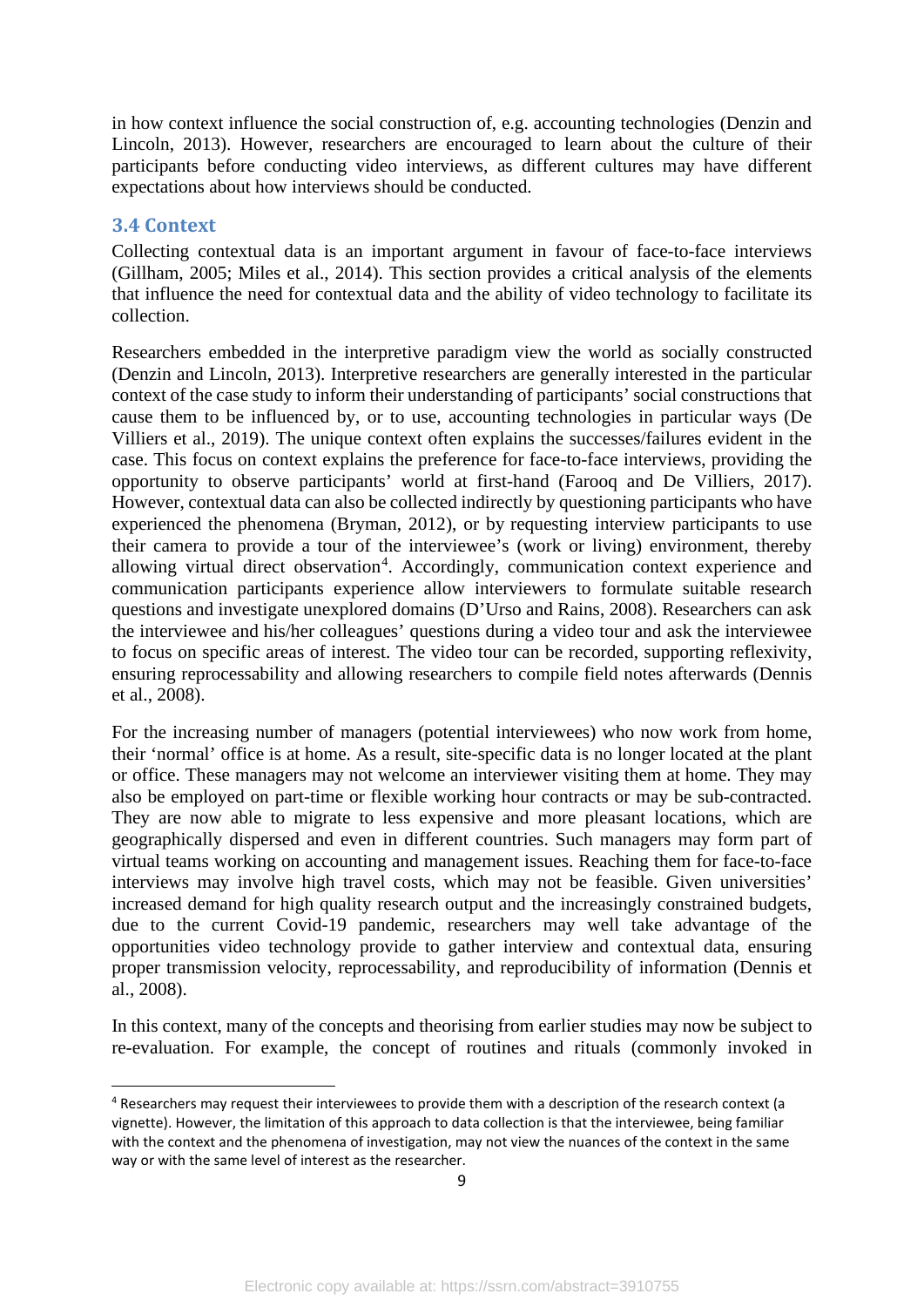institutional theory), may have to be reconsidered in non-face-to-face contexts where new virtual rules and routines may have replaced older/traditional ones, or where shared routines, rituals, and shared norms may no longer exist. In this new virtual world researchers may have to reconsider how these changes have impacted control, power, and accountability. At the same time, there may be new routines and rituals evolving in virtual settings. Therefore, such concepts may require re-examination, re-conceptualisation, and re-theorisation, representing new research opportunities. Video interviews may be used to examine these matters and may assist in uncovering new research insights inductively from the data by keeping an open mind regarding different interpretations, benefiting from the capacity for immediate feedback, diversity of clues, personalization, and language variety (Daft and Lengel, 1986).

#### **4 Discussion**

The way we interact and communicate is changing. The Covid-19 pandemic has drastically changed the way millions of people across the world live and work (Parker, 2021). In this new digital world, we occupy and use virtual spaces. Face-to-face encounters are now less prevalent and future social, economic, and environmental crises may spur further change. Qualitative researchers and their potential interviewees now often perform their work through virtual platforms and are not always able to travel. These changes afford qualitative researchers the ability to use video interviews, as well as the ability to research these new work environments.

Several methodological and method related challenges and opportunities arise from the use of video interviews in accounting research. For example, the relative importance of collecting contextual data through first-hand observation depends on the specifics of the research question, research design and paradigm (Creswell, 2014; Denzin and Lincoln, 2013; Tesch, 1990). Because positivist researchers are generally interested in ascertaining the average effect in a large dataset, they may not consider any specific context as an important factor. Their interviews may be designed to explain or elaborate on a finding of a quantitative study. Video interviews could suit such researchers. Of course, context is usually considered very important by interpretive researchers, who often rely on interview data as a primary source. Such researchers may prefer to visit the case site physically to observe research participants' work environment (Merriam and Tisdell, 2015). However, interpretive researchers may also opt for video interviews when face-to-face interactions are not feasible, or when supplementing faceto-face interviews with additional video interviews. For example, in case studies of organisations with geographically dispersed operations, researchers may choose to combine face-to-face interviews with video interviews, thereby ensuring greater coverage of the organisation's facilities. This approach influences the capacity for immediate feedback, diversity of clues, personalization, and language variety, which in turn allows the collection of more diverse and rich data (Daft and Lengel, 1986; Tucker and Parker, 2019). With many organisations encouraging flexi-working, virtual teams and work from home arrangements, video conferencing/meetings are becoming the norm. Video interviewing such managers are likely to yield productive results, especially considering that their physical environment may be less important to understand the context of their work-life (Parker, 2021). This will also be useful where it is not possible for researchers to physically visit the participant's environment (Farooq and De Villiers, 2017), e.g. where it is dangerous (prison, cult, military base, quarantine facility) (Opdenakker, 2006; Sturges and Hanrahan, 2004), or due to travel restrictions. In addition, physically disabled and caregiver researchers may prefer to conduct video interviews (Glogowska et al., 2011). Furthermore, experience with the channel, topic under discussion, communication context, and communication participants are instrumental in shaping the perceptions of video communication richness (D'Urso and Rains, 2008).

10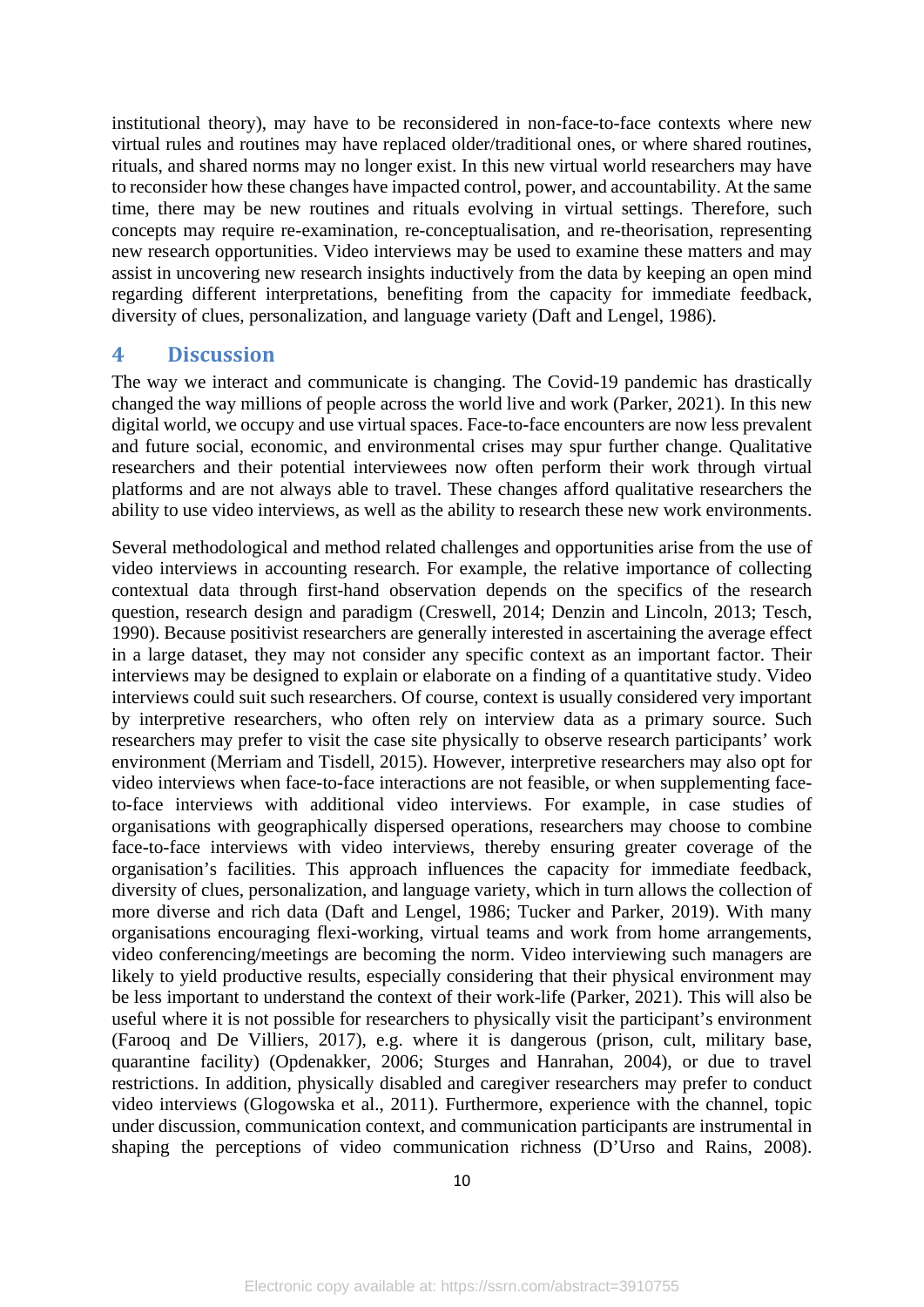According to Tucker and Parker (2017), where research designs call for diversity in interviewees, who are in dispersed locations, video interviews may be ideal; and at least one researcher felt that a remote interview is better than no interview at all.

In accounting and management research, contextual data is often found in documents (e.g. organisational documents, regulations, standards, industry reports, etc.). In our experience, we have found that workers are more likely to undertake video interviews in the familiar surroundings of their own office, probably because of its greater privacy and convenience. This location provides an opportunity for interviewees to access computer files and documents (important contextual data) available in their office, which would not be possible in a face-toface interview in a café or conference room. Additionally, video interviews allow interviewees to "screen share" relevant documents. This convenience could overcome interviewees' reluctance to email complete files and instead allow them to display selected pages. The ability to view information in files stimulates new interview questions, thereby allowing the researcher to collect rich in-depth data. However, researchers need experience with video communication channels, topics, contexts, and participants (D'Urso and Rains, 2008).

Researchers who have to get ethical approval for their research will have to comply with the requirements of their ethics committee, which is likely to include explaining participants' rights to them, getting their consent to video record the interviews, and respecting the privacy laws applicable in both interviewer and interviewee jurisdictions. While participants may be reluctant to consent to recording of their image (Rutanen et al., 2018), this is no different to getting participants' consent to audio recording in the case of face-to-face interviews. However, the commitment of protecting the image and privacy of participants could be important considerations to ensure their safety and job security, because "*videos, by default, include identifiable material"* (Rutanen et al., 2018). Researchers should ask interviewees if they are allowed to show or screen share confidential organisational documents with the researcher. For example, researchers could say: "if you have authorisation/clearance from your organisation, can you screen share the information/files relating to what we're discussing. That way I could better understand what you are saying". Further, researchers should inform the interviewee in advance whether they wish to simply view the information, take notes, or take screen shots; and researchers should ensure that these matters are covered in their ethics applications.

Rapport between researcher and interviewee is crucial to facilitate better understandings (Shuy, 2003) and encourage the free exchange of ideas (Fontana and Frey, 2005). For many individuals a video interview with a stranger can be challenging. To overcome this difficulty Adams-Hutcheson and Longhurst (2017) suggest that interview participants have their interview conversation while enjoying a beverage (coffee) or a light meal (sandwich or muffin). They argue that interviewees find plates, glasses, and the taste and smell of food positive and relaxing, leading to a more natural encounter with a reduced focus on the computer. The result is that the researcher is able to build and maintain rapport with the interviewees, which leverages the four factors influencing the richness of video communication channels, such as capacity for immediate feedback, the diversity of cues, personalization, and language variety (Daft and Lengel, 1986). For example, we found that Zoom morning tea meetings certainly proved to be popular amongst our colleagues during the Covid-19 lockdown period. However, some individuals may not wish to be seen eating or drinking while being interviewed, and some cultures may deem this inappropriate or unprofessional. Therefore, participants' views can be accommodated, e.g. an interviewer could make it clear that the aim is to have a relaxed conversation and that the interviewee is welcome to enjoy refreshments during the Zoom interview. In the researcher's personal experiences, we observed that interviewees are busy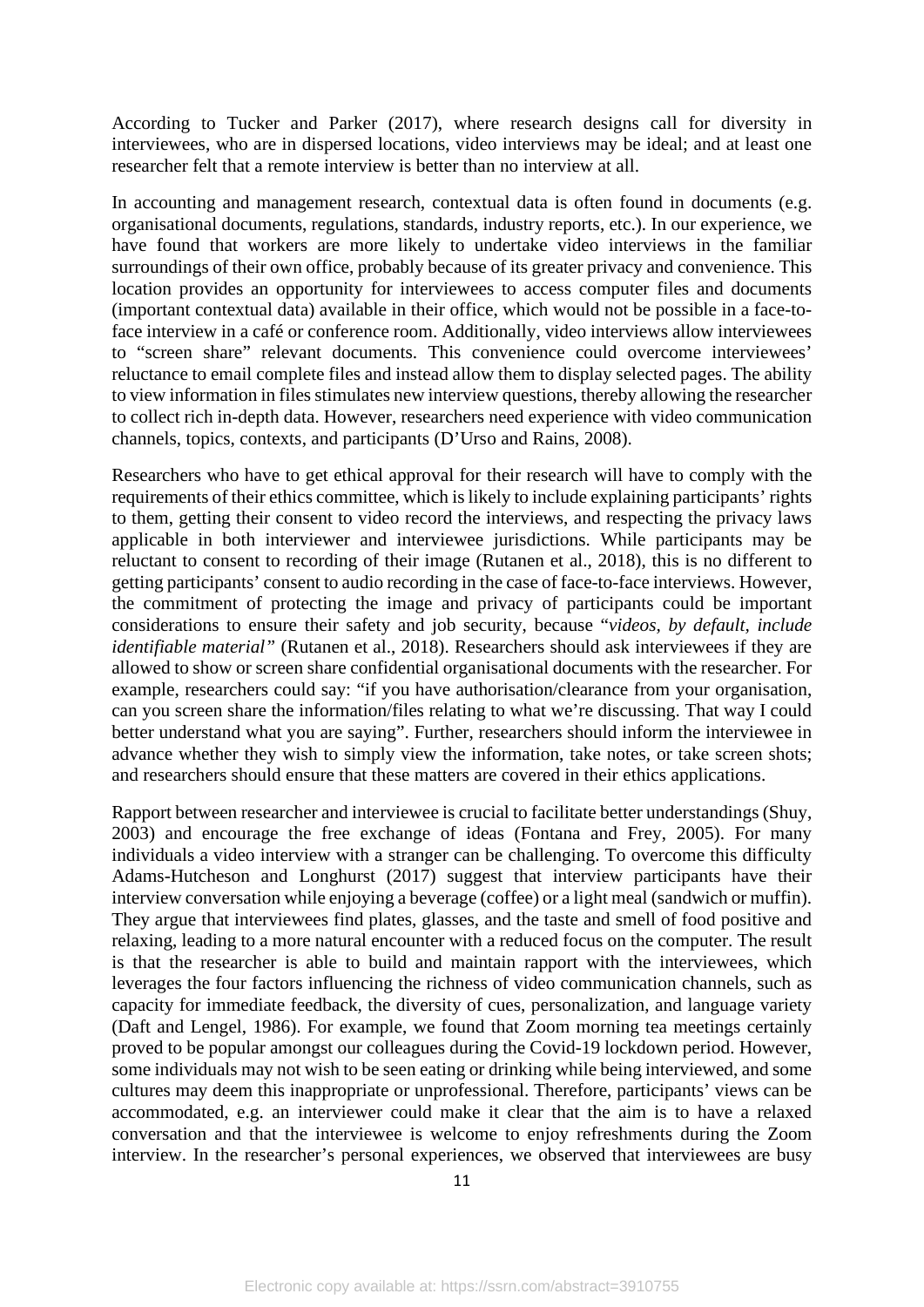managers who often like to dive straight into the research interview. We also observed that our interviewees were passionate about their work or the issues they faced and appreciated the opportunity to share their experiences and insights. Further, while a drink or meal may help to create a more relaxed atmosphere, it may distract interviewees.

Synchronous communication occurs in video communication channels. Specifically, video interviews also have the potential to stimulate a further connection between researcher and interview participant. Therefore, researchers have to balance in a harmonic way their ability to use properly the factors influencing the richness of video communication channels, and dedicate effort and time to gain appropriate experience, which strongly affects communication channels' perceptions (Barlund, 1962; Carlson and Zmud, 1999; Daft and Lengel, 1986, 1990).

Jiang (2020) notes that while video communication technologies are helping everyone stay connected, researchers can experience multiple challenges, because of issues unique to this communication channel, which makes it more stressful than face-to-face communication. These include: (1) greater effort/concentration required to process non-verbal cues, (2) a small delay in sending and receiving a message creating a perception of the responder being less friendly or focused (Adams-Hutcheson and Longhurst, 2017), (3) silence in video calls creating anxiety amongst participants, (4) a feeling of being watched (i.e. being self-conscious) creating stress, and (5) a misconception of diversity of clues, personalization, and language variety. Researchers can take some steps towards reducing the impact of these issues. For example, the interviewer may be able to procure/pay for a temporary high-speed internet connection to support a high-quality video call, and ensure transmission velocity (Dennis et al., 2008). Similarly, using a high-quality camera will provide a better-quality picture, and enhance capacity for immediate feedback (Daft and Lengel, 1986). However, providing interviewees with larger monitors is not feasible. During the conversation the interviewer could occasionally nod their head, smile and use expressions and acknowledgement tokens like 'aha', 'hmm', 'yep', 'that's interesting' (Holt, 2010; Irvine *et al*., 2012) to let the interviewee know that the interviewer is listening and paying attention to what they are saying; that the interviewer can clearly hear and understand what the interviewee is saying; and finally that the interviewer is enjoying the conversation (i.e. what the interviewee is saying is interesting and useful information). Therefore, using a diversity of cues, personalization, and language variety represent useful techniques in maintaining rapport with our interviewees (Daft and Lengel, 1986; Tucker and Parker, 2019). However, some participants may not be familiar with (or prefer) the use of acknowledgement tokens in conversations. These interviewees may misinterpret these acknowledgements as an attempt to bring their response to a conclusion. Experience with video communication channels, topics, contexts, and participants may overcome these challenges.

The Covid-19 pandemic prompted countries to impose lockdowns/curfews to contain the spread of the virus. This forced many to work from home and a significant segment of the population (e.g. organisational managers) have had to familiarise themselves with video communication technologies (Parker, 2021). However, during meetings involving many, participants are often requested to switch off their microphone and cameras when not participating, as this improves the quality of the video call and avoids distractions. Consequently, many colleagues now keep their camera switched off, even when participating in a discussion. We note two potential contributing factors.

First, some individuals may not be comfortable showing their home environment to strangers (or work colleagues), specifically where they do not have a dedicated office (with a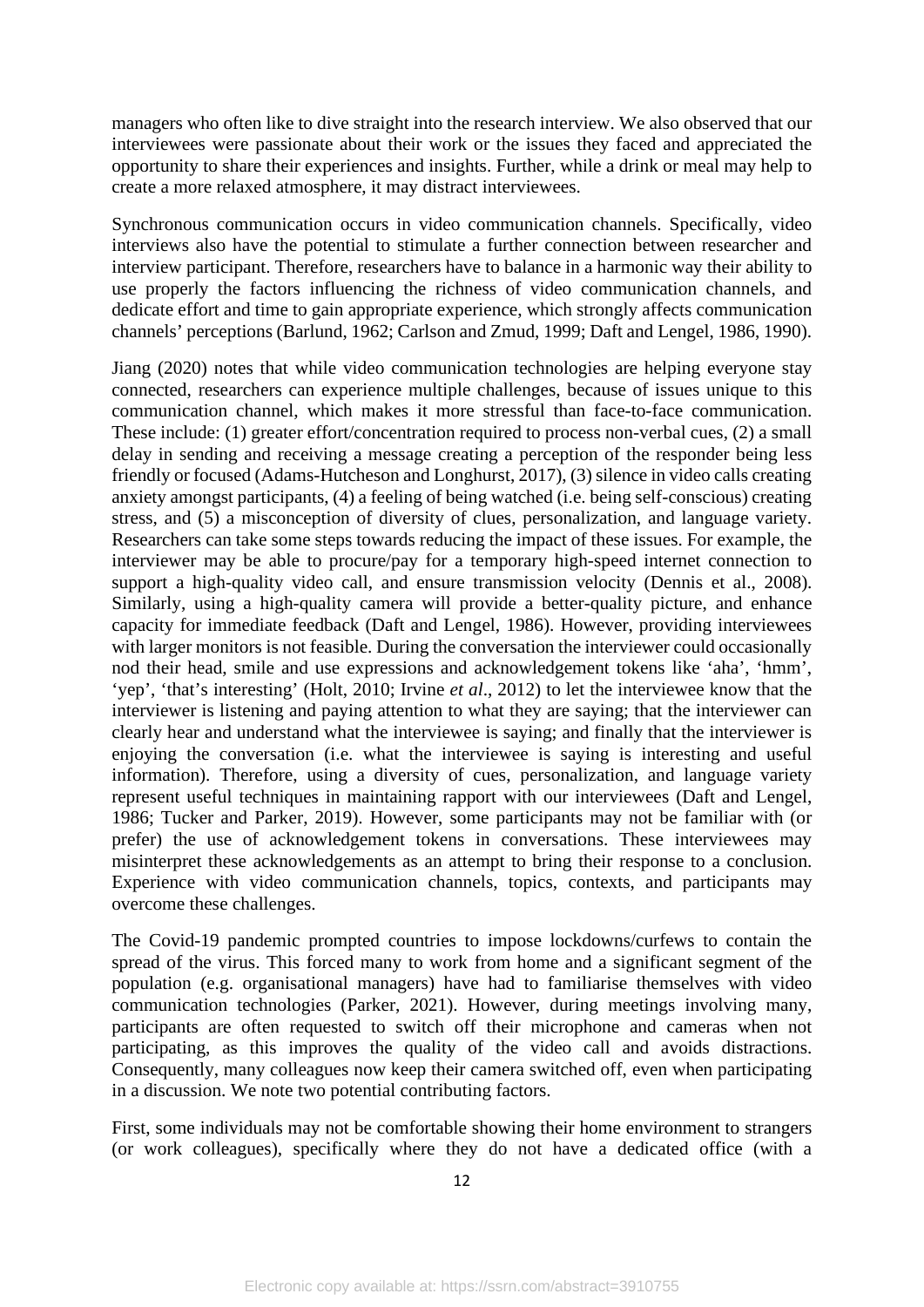professional looking background). However, using a virtual background could hide the participant's home environment. This may be more convenient than installing a background screen (Longhurst, 2016). Thus, researchers could use virtual backgrounds and advise interviewees on its use in the interview guide leveraging their video communication channels experience (D'Urso and Rains, 2008).

Second, some individuals could be more introverted and less confident in front of the camera or a stranger. Interviewing participants in a group (group, panel or focus group) may help overcome this concern, as the presence of the rest of the group may relieve the pressure on each individual and normalise the switching on of cameras. However, the researcher may have to oversee how participants take turns to speak. Software, such as MS Teams, offers video call participants the option of virtually raising their hand, a feature which the interviewer could use, explaining the protocol to be followed at the outset. Overall, researchers need appropriate communication with participants (D'Urso and Rains, 2008). Apart from addressing this concern, group interview dynamics may generate discussion that provide new insights and directions early in a research project (Frey and Fontana, 1991). Group interviews encourages discussion, explanation, and arguments, illuminating different viewpoints, clues, new ideas and creative approaches.

#### **5 Conclusion**

Qualitative researchers use interviews to collect rich in-depth data (Gillham, 2005; Shuy, 2003). Traditionally, qualitative interviews have been conducted face-to-face (Novick, 2008; Parker, 2014; Qu and Dumay, 2011). However, academics and practitioners are changing the way they interact and communicate (Ash, 2015; Baym, 2010, Kinsley, 2014) and the use of video communication technologies at work and at home is increasingly common. In addition, travel restrictions are impeding our ability to conduct face-to-face interviews (particularly during the Covid-19 pandemic). Thus, there is a need to examine when and how video communication technologies can be effective for qualitative researchers. Some argue that faceto-face interviews are natural and allow participants to read each other's body language and facial cues, allowing for better communication and the building of rapport (Bryman, 2001; Gillham, 2005). Face-to-face interviews also enable access to interviewees' world, thereby allowing researchers to collect additional data through observation, an important source of rich data. Consequently, many have been reluctant to use alternatives such as the telephone and video communication technologies, viewing these as inferior methods (Gillham, 2005; Hermanowicz, 2002).

Video technology can aid the collection of contextual data either indirectly by questioning participants about contextual matters during the interview (Bryman, 2012), or directly by requesting a video/virtual tour of the interviewee's workplace. The relative importance of collecting contextual data through first-hand observation is linked to the research question, design, and paradigm (Creswell, 2014; Denzin and Lincoln, 2013; Tesch, 1990). For example, researchers embedded in the positivist paradigm are generally less interested in context and could use video interviews to enable them to explain their results or provide additional insights into their quantitative analyses. Interview data is used for both studies which focus on a particular case organisation and studies examining the phenomena at a broader field level. Video interviews may be more suitable for field level research questions. Where new networked work environments are examined, the importance of a physical workplace is reduced. These new work environments (cf. Parker, 2021) may require the re-examination, re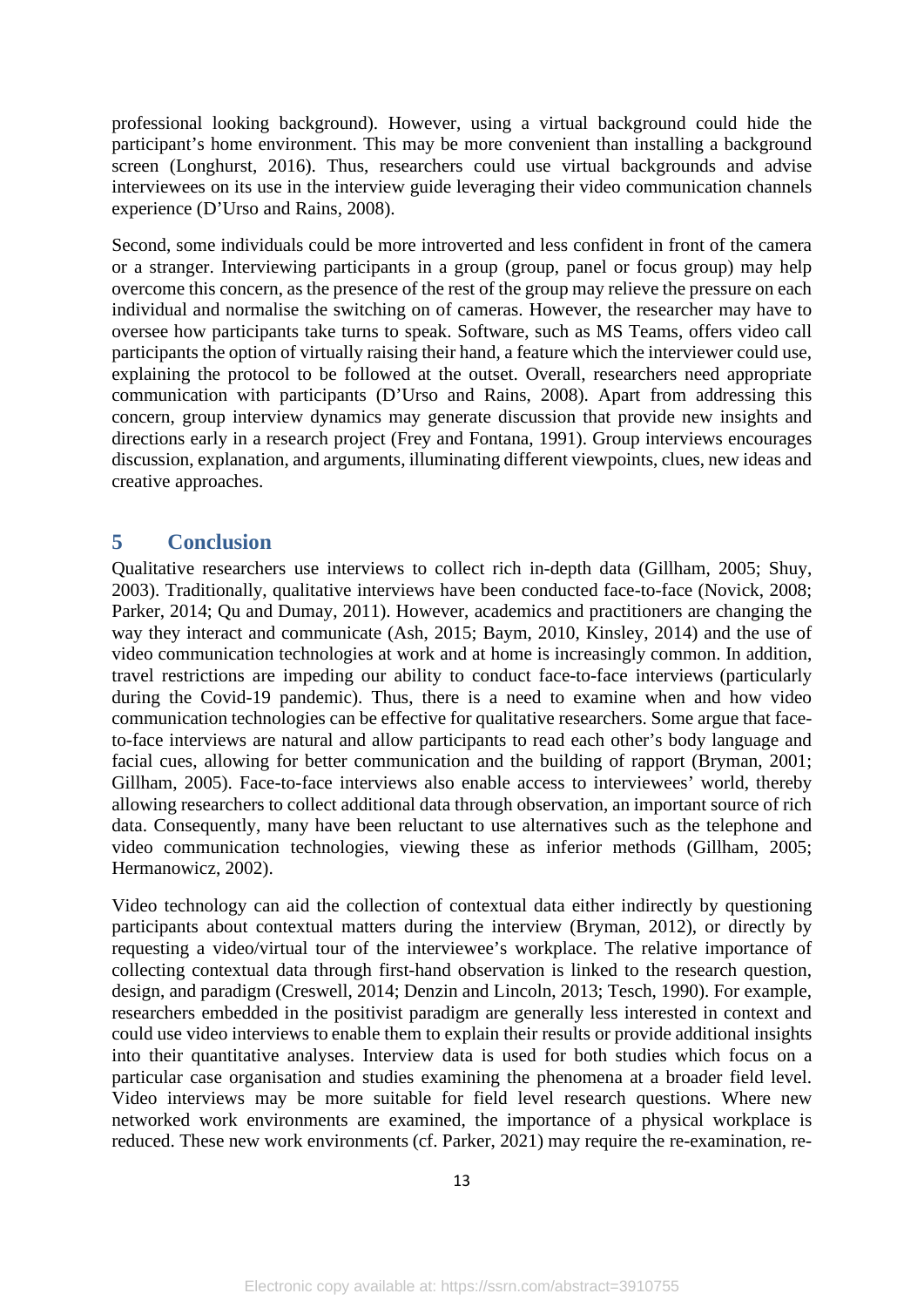conceptualisation, and re-theorisation of existing understandings, representing new video interview-based research opportunities. In addition, video interviews can be used when faceto-face interviews are not feasible or when additional supplementary interviews are needed. Video interviews may also be suitable for research designs that call for diversity in interviewees, who themselves are geographically dispersed. In addition, researchers may need to decide whether a video interview is better than no interview at all (Tucker and Parker, 2014).

Video interviews are particularly suitable for examining how accounting is 1) regarded at the field level, by interviewing practitioners in different organisations, 2) implemented differently depending on the contingencies of the organisation or individuals involved, and 3) developed/ing over time by interviewing practitioners in organisations at different stages of development. The inclusion of such a broad range of interviewees in different organisations may also assist in claiming generalisability (Parker and Northcott, 2016), although we acknowledge that this kind of generalisability is often not sought in interpretive studies, when the uniqueness of the case is emphasised. Therefore, with video interviews, qualitative researchers may be able to consider research projects involving diverse/heterogeneous and geographically disparate interviewees, while remaining true to interpretive epistemology.

In face-to-face interviews, facial expressions and body language facilitate better communication (Kvale and Brinkmann, 2008). Of course, video technologies allow capacity for immediate feedback, diversity of clues, personalization, and language variety as well, as long as participants are comfortable with it (Farooq and De Villiers, 2017) and the technology is able to capture high resolution images. It may be possible to use the travel related cost savings (Trier-Bieniek, 2012) to upgrade the technology used at both ends. Video recording needs to be tested to ensure high quality recording, reprocessability, and reproducibility of information (Dennis et al., 2008).

Face-to-face interviews are said to facilitate the building of rapport with participants (Shuy, 2003), encouraging the sharing of information (Fontana and Frey, 2005). Encouraging participants to eat or drink during the interview could help to create a natural encounter (Adams-Hutcheson and Longhurst, 2017), facilitating rapport building. Video communication challenges could reduce the ability to build/maintain rapport. Participants often leave their camera switched off, perhaps to avoid showing their home to others. Researchers could advise interviewees of the importance of being able to see them and of the virtual background option. Researchers' experience with video communication channels, topics, contexts, and participants may overcome these challenges (Dennis et al., 2008; D'Urso and Rains, 2008; Tucker and Parker, 2019).

In essence, as an alternative to focusing on closely related/compact/dense/homogenous social actors (i.e. individuals and organisations), qualitative researchers may consider research projects involving diverse/heterogeneous and geographically more disparate interviewees, benefiting from their experience with the topic under discussion, communication context and other communication participants (D'Urso and Rains, 2008). Consequently, experiential factors cause divergences in richness perceptions (Tucker and Parker, 2019). Such approaches are true to interpretive epistemology where researchers are particularly interested in how context influence the social construction of, e.g. accounting technologies (Denzin and Lincoln, 2013). However, there may be challenges to consider before embarking on a video interview research project.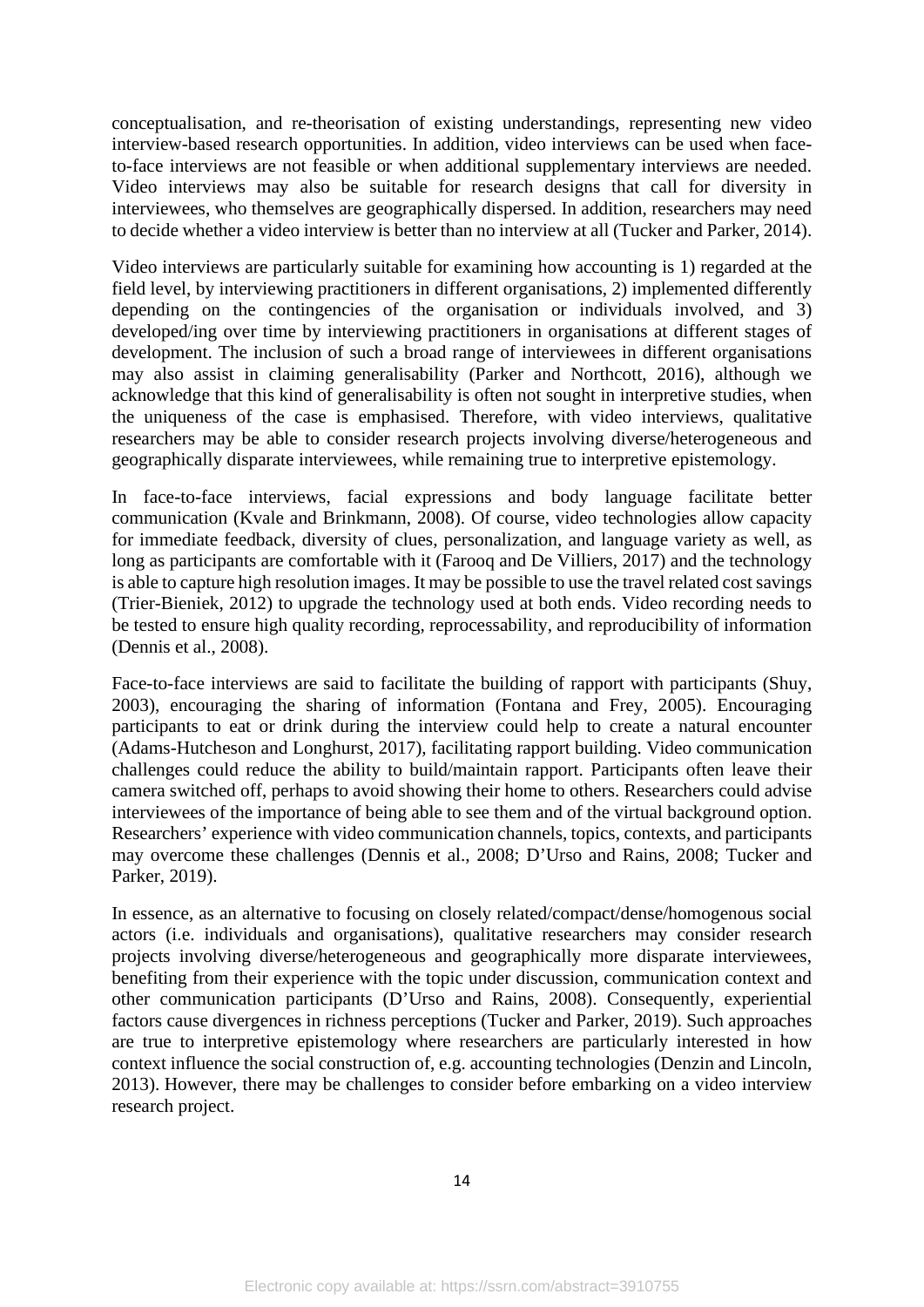Therefore, we develop a transactional conceptual refinement of IRT and CET to critically analyse video technology challenges and opportunities. We unpacked the arguments regarding the need to collect contextual data and visual cues and explored how a range of challenges can be managed. We also discussed some of the new research opportunities that video interviews offer. We conclude that, depending on the specific research design adopted (including the scope, level of analysis and the research objectives/questions), video interviews offer qualitative researchers a sound data collection device. The findings of this study will be useful to qualitative researchers (be they accounting, management, social or natural scientists) to inform their research design decisions considering the challenges involved in using video interviews.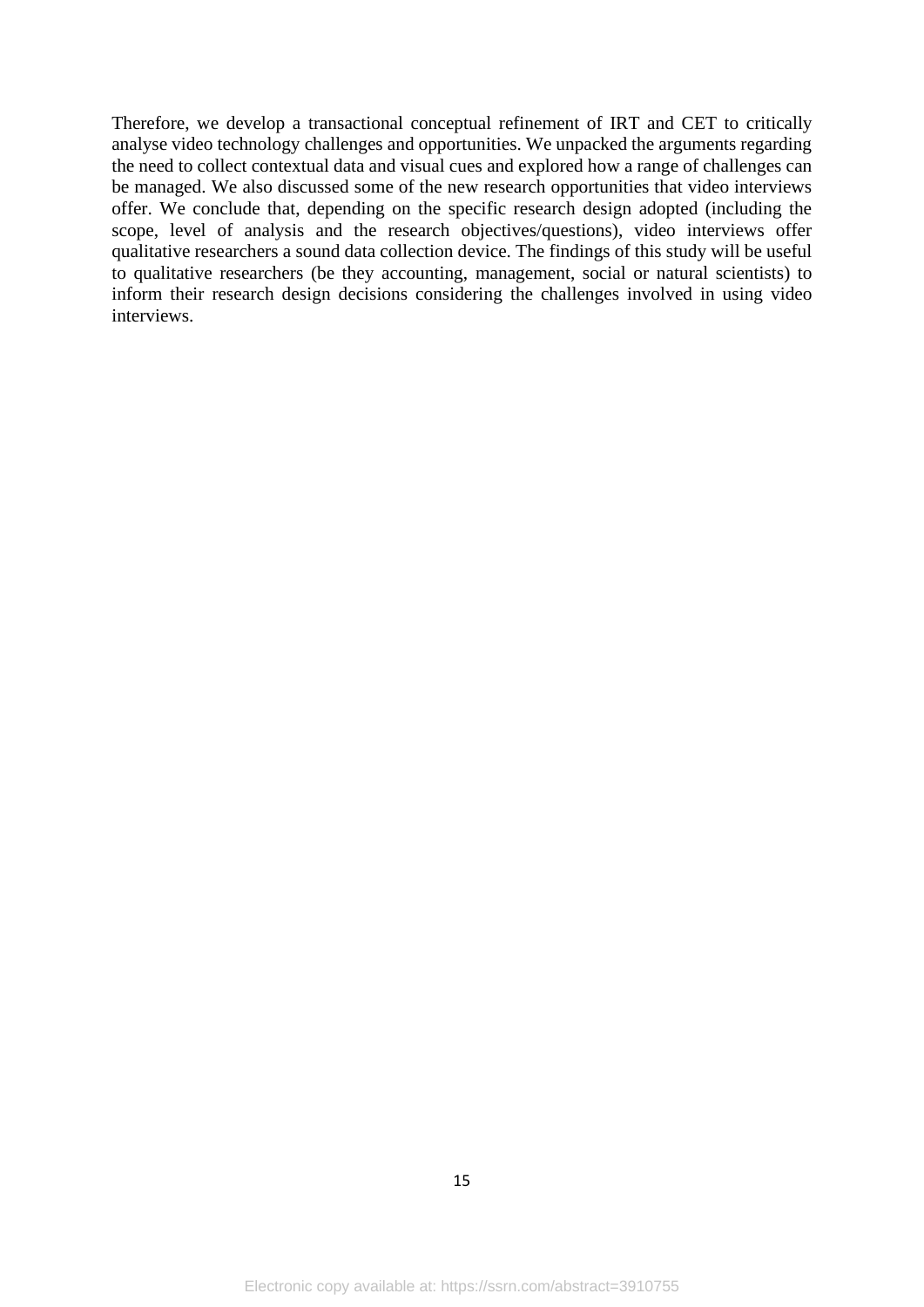#### **References**

- Ash, J. (2015), The interface envelope: gaming, technology, power, Bloomsbury, New York.
- Adams‐Hutcheson, G., and Longhurst, R. (2017), "'At least in person there would have been a cup of tea': interviewing via Skype", *Area*, Vol. 49 No. 2, pp. 148-155.
- Baym, N. K. (2010), Personal connections in the digital age Polity, Malden MA.
- BBC News (2020), "Coronavirus: The world in lockdown in maps and charts", available at [https://www.bbc.com/news/world-52103747,](https://www.bbc.com/news/world-52103747) (Accessed 9 September 2020).
- Back, L. (2010), "Broken devices and new opportunities: Re-imagining the tools of qualitative research", NCRM Working Paper, available at:

[http://eprints.ncrm.ac.uk/1579/1/0810\\_broken\\_devices\\_Back.pdf](http://eprints.ncrm.ac.uk/1579/1/0810_broken_devices_Back.pdf)

- Bryman, A. (2001), *Social Research Methods*, Oxford University Press, Oxford.
- Bryman, A, (2012), *Social Research Methods (4th ed.).* Oxford University Press, Oxford.
- Carlson, J. R., and R. W. Zmud (1999), "Channel expansion theory and the experimental nature of media richness perceptions", *Academy of Management Journal*, Vol. 42, pp. 153–170.
- Chapple, A. (1999), "The use of telephone interviewing for qualitative research", *Nurse Researcher,*  Vol. 6 No. 3, pp. 85-93.
- Chen, P. and Hinton, S. M. (1999), "Realtime interviewing using the world wide web", *Sociological Research Online*, Vol. 4 No. 3, pp. 63-81.
- Cornelissen, J. P., and R. Durand (2014), "Moving forward: Developing theoretical contributions in management studies", *Journal of Management Studies,* Vol. 51, pp. 995–1022.
- Creswell, J. W. (2014). *Research Design: Qualitative, Quantitative, and Mixed Methods Approaches*. Thousand Oaks, CA: Sage Publications Ltd.
- Daft, R. L., and R. H. Lengel (1986), "Organizational information requirements, media richness and structural design", *Management Science,* Vol. 32, pp. 554–571.
- De Villiers, C., Dumay, J. and Maroun, W. (2019), "Qualitative accounting research: dispelling myths and developing a new research agenda", *Accounting & Finance*, Vol. 59 No. 3, pp. 1459-1487.
- Denzin, N. K., and Lincoln, Y. S. (2013). *The landscape of qualitative research (4th ed.)*. Thousand Oaks; CA: SAGE Publications Inc.
- Deakin, H. and Wakefield, K. (2014), "Skype interviewing: reflections of two PhD researchers", *Qualitative Research,* Vol. 14 No. 5, pp. 603-616.
- Dennis, A., and S. Kinney, (1998), "Testing media richness theory in the new media: the effects of cues, feedback, and task equivocality", *Information Systems Research*, Vol. 9, pp. 256– 274.
- Dennis, A. R., Fuller, R. M., and Valacich, J. S. (2008), "Media, tasks, and communication processes: A theory of media synchronicity", *MIS quarterly*, pp. 575-600.
- D'Urso, S. C., and S. A. Rains (2008), "Examining the scope of channel expansion: a test of channel expansion theory with new and traditional communication media", *Management Communication Quarterly*, Vol. 21, pp. 486–507.
- Farooq, M.B. and De Villiers, C. (2017), "Telephonic qualitative research interviews: When to consider them and how to do them", *Meditari Accountancy Research*, Vol. 25 No. 2, pp. 291- 316.
- Farooq, M.B. and De Villiers, C. (2020), "How sustainability assurance engagement scopes are determined, and its impact on capture and credibility enhancement", *Accounting, Auditing & Accountability Journal*, Vol. 33 No. 2, pp. 417-445.
- Farooq, M.B. and De Villiers, C. (2019a), "The Shaping of Sustainability Assurance through the Competition between Accounting and Non-Accounting Providers", *Accounting, Auditing & Accountability Journal*, Vol. 32 No. 1, pp. 307-336.
- Farooq, M.B. and De Villiers, C. (2019b), "Understanding how managers institutionalise sustainability reporting: Evidence from Australia and New Zealand", *Accounting, Auditing & Accountability Journal*, Vol. 32 No. 5, pp. 1240-1269.
- Fielding, N., and H. Thomas (2008), "Qualitative interviewing", N. Gilbert, ed., *Researching Social Life*, 3rd eds., Sage Publications, London, UK.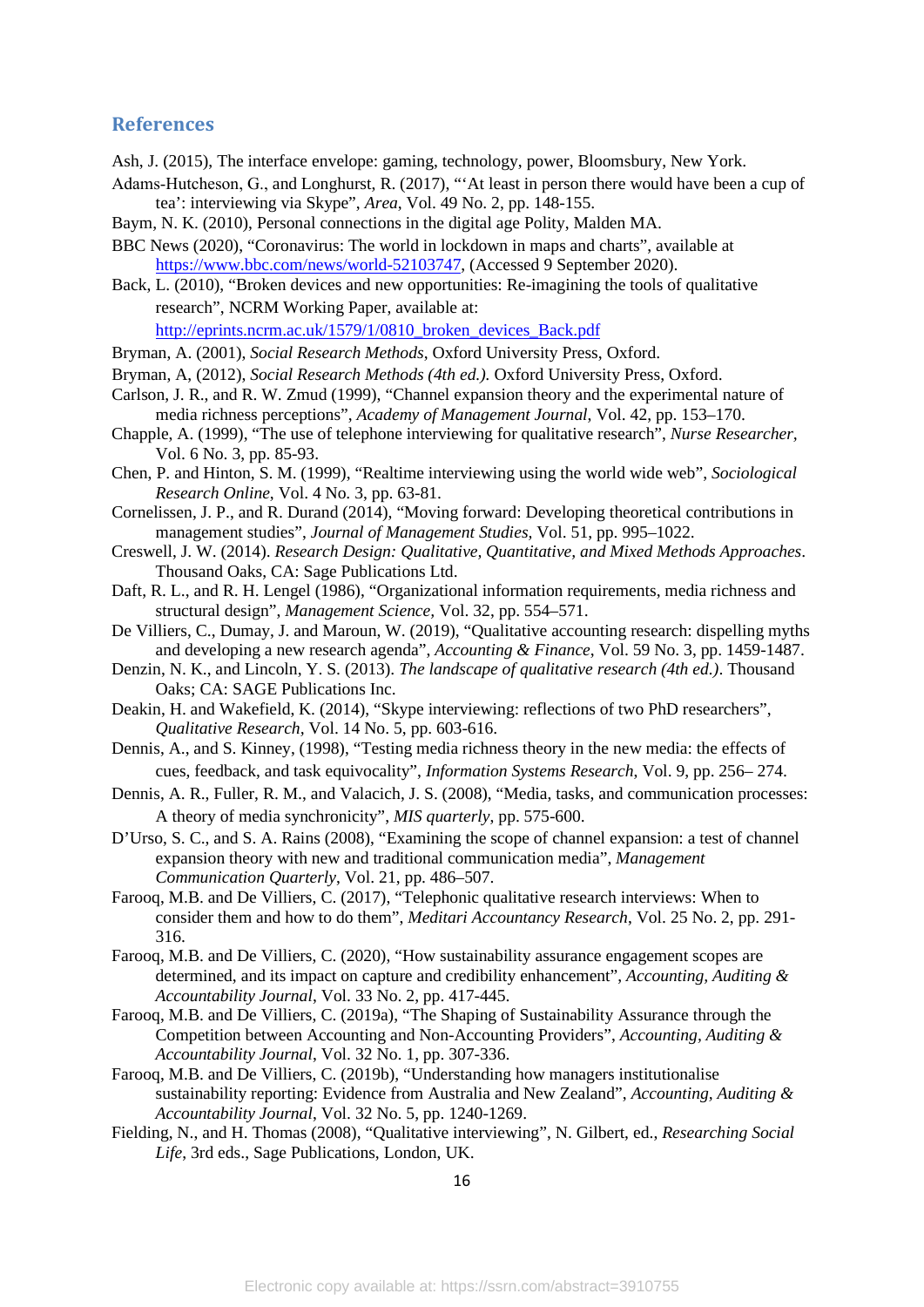- Fontana, A., and J. H. Frey (1998), "Interviewing: the art of science", N. K. Denzin, Y. S. Lincoln, eds*., Collecting and Interpreting Qualitative Materials*, Sage Publications, Thousand Oaks, CA.
- Frey, J. H., and Fontana, A. (1991), "The group interview in social research", *The Social Science Journal*, 28(2), 175-187.
- Gillham, B. (2005), *Research Interviewing: The Range of Techniques,* McGraw-Hill Education, Berkshire.
- Glogowska, M., Young, P. and Lockyer, L. (2011), "Propriety, process and purpose: considerations of the use of the telephone interview method in an educational research study", *Higher Education,*  Vol. 62 No. 1, pp. 17-26.
- Hanna, P. (2012), "Using internet technologies (such as Skype) as a research medium: a research note", *Qualitative Research,* Vol. 12 No. 2, pp. 293-242.
- Hermanowicz, J. C. (2002), "The great interview: 25 strategies for studying people in bed", *Qualitative Sociology,* Vol. 25 No. 4, pp. 479-499.
- Holt, A. (2010), "Using the telephone for narrative interviewing: a research note", *Qualitative Research,* Vol. 10 No. 1, pp. 113-121.
- Irvine, A., Drew, P. and Sainsbury, R. (2012), "'Am I not answering your questions properly?' Clarification, adequacy and responsiveness in semi structured telephone and face to face interviews", *Qualitative Research,* Vol. 13 No. 1, pp. 87-106.
- Jiang, M. (2020), The reason Zoom calls drain your energy, available at: [https://www.bbc.com/worklife/article/20200421-why-zoom-video-chats-are-so-exhausting,](https://www.bbc.com/worklife/article/20200421-why-zoom-video-chats-are-so-exhausting) (Accessed 10 July 2020)
- Kazmer, M. M. and Xie, B. (2008), "Qualitative interviewing in internet studies: Playing with the media, playing with the method", *Information, Communication and Society,* Vol. 11 No. 2, pp. 257-278.
- Kinsley, S. (2014), "The matter of 'virtual' geographies Progress", *Human Geography*, Vol. 38 No. 3, pp. 364–84.
- Krouwel, M., Jolly, K., and Greenfield, S. (2019). "Comparing Skype (video calling) and in-person qualitative interview modes in a study of people with irritable bowel syndrome–an exploratory comparative analysis", *BMC Medical Research Methodology*, Vol. 19 No. 1, pp. 1-9.
- Kvale, S. and Brinkmann, S. (2008), *InterViews: Learning the craft of qualitative research interviewing (2nd ed.),* Sage Publications, Thousand Oaks, CA.
- Longhurst, R. (2016), *Skype: Bodies, screens, space*, Taylor & Francis.
- Madge, C. (2007), "Developing a geographers' agenda for online research ethics", *Progress in human geography*, Vol. 31 No. 5, pp. 654-674.
- Massaro, M., Dumay, J., and Guthrie, J. (2016), On the shoulders of giants: undertaking a structured literature review in accounting, *Accounting, Auditing & Accountability Journal*, Vol. 29 No. 5, pp. 767-801.
- Merriam, S. B., and Tisdell, E. J. (2015). *Qualitative research: A guide to design and implementation*. John Wiley & Sons.
- Miles, M. B., Huberman, A. M. and Saldana, J. (2014), *Qualitative Data Analysis: A Methods Sourcebook* (3rd ed.), Sage Publications Ltd, Thousand Oaks, CA.
- Miller, D. and Sinanan, J. (2014), *Webcam Polity*, Cambridge.
- Ngwenyama, O. K., and A. S. Lee (1997), "Communication richness in electronic mail: critical social theory and the contextuality of meaning", *MIS Quarterly,* Vol. 21, pp. 145–167.
- Novick, G. (2008), "Is there a bias against telephone interviews in qualitative research?", *Research in Nursing and Health,* Vol. 31 No. 4, pp. 391-398.
- Opdenakker, R. (2006), "Advantages and Disadvantages of Four Interview Techniques in Qualitative Research", *Forum: Qualitative Social Research*, Vol. 7 No. 4.
- Parker, L. D. (2021). "The COVID-19 office in transition: cost, efficiency and the social responsibility business case", *Accounting, Auditing & Accountability Journal*, forthcoming.
- Parker, L. D. (2014), "Qualitative perspectives: through a methodological lens", *Qualitative Research in Accounting and Management*, Vol 11 No. 1, pp. 13–28.